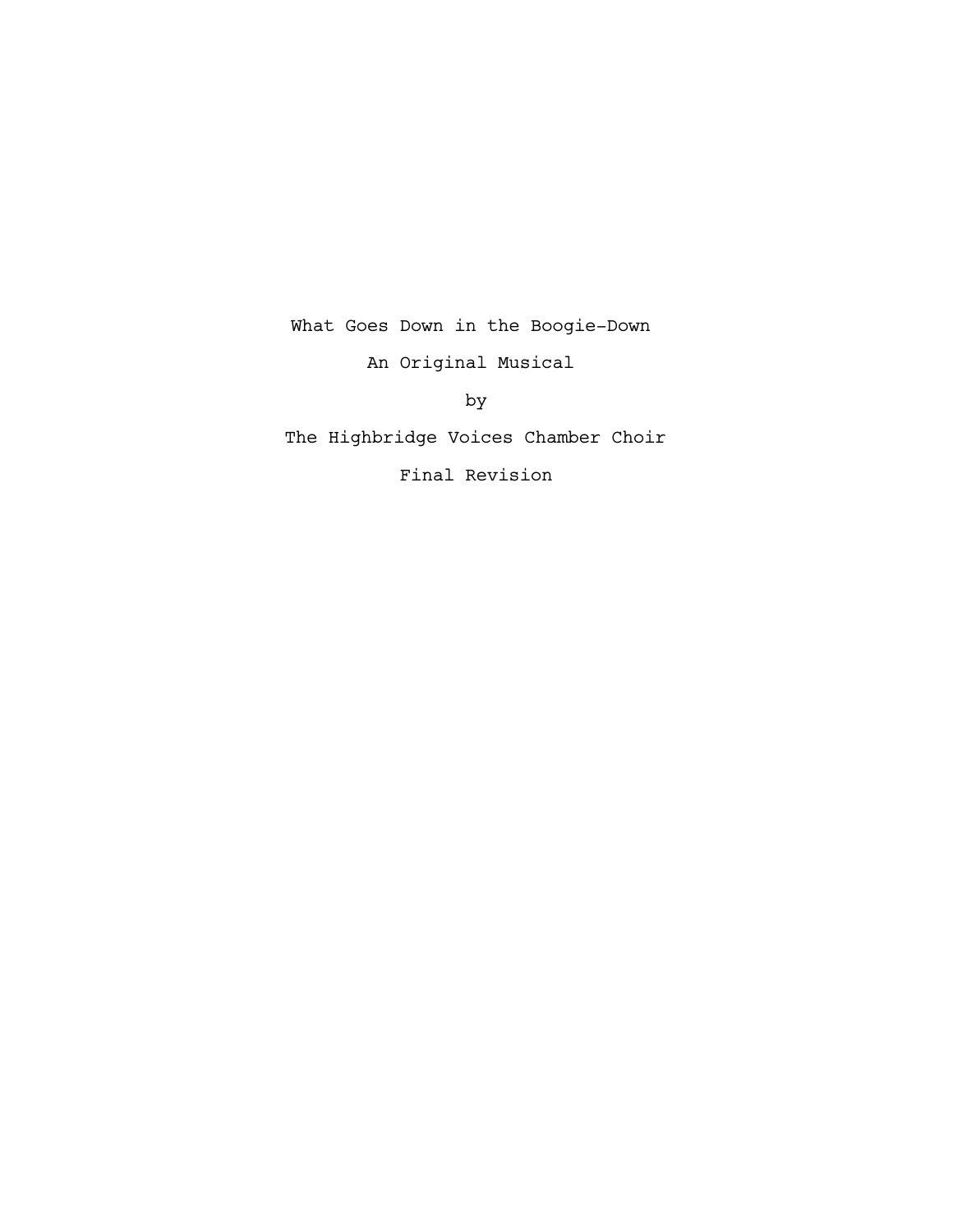| CHARACTER NAME            | BRIEF DESCRIPTION                | GENDER |
|---------------------------|----------------------------------|--------|
| Robert Smith              | The drunk narrator               | Male   |
| Victoria Jones            | Down on her luck woman           | Female |
| Mrs. Roldan               | Young Kat's teacher              | Female |
| Young Kat                 | Main character as a kid          | Female |
| Official Men #1 and 2 CPS |                                  | Male   |
| Young Victoria            |                                  |        |
| Katerina Jones            | Main character                   | Female |
| Joshua Perez              | Kat's boyfriend                  | Male   |
| Yesenia Harris            | Kat's best friend                | Female |
| Rap Girls                 | Back up Robert's rap             | Female |
| Young Robert              | Flashback during rap             | Male   |
| Robert's Brother          | Dies during rap                  | Male   |
| Mr. Jenkins               | Spanish teacher                  | Male   |
| Random Man                | Tries to revive Victoria         | Male   |
| Street People #1-3        | Comment on the fight             | M/F    |
| Dr. Walters               | Kat's Doctor                     | Female |
| Nurse                     | Nurse bringing Kat to Mom Female |        |
| Dr. Seymour               | Victoria's doctor                | Male   |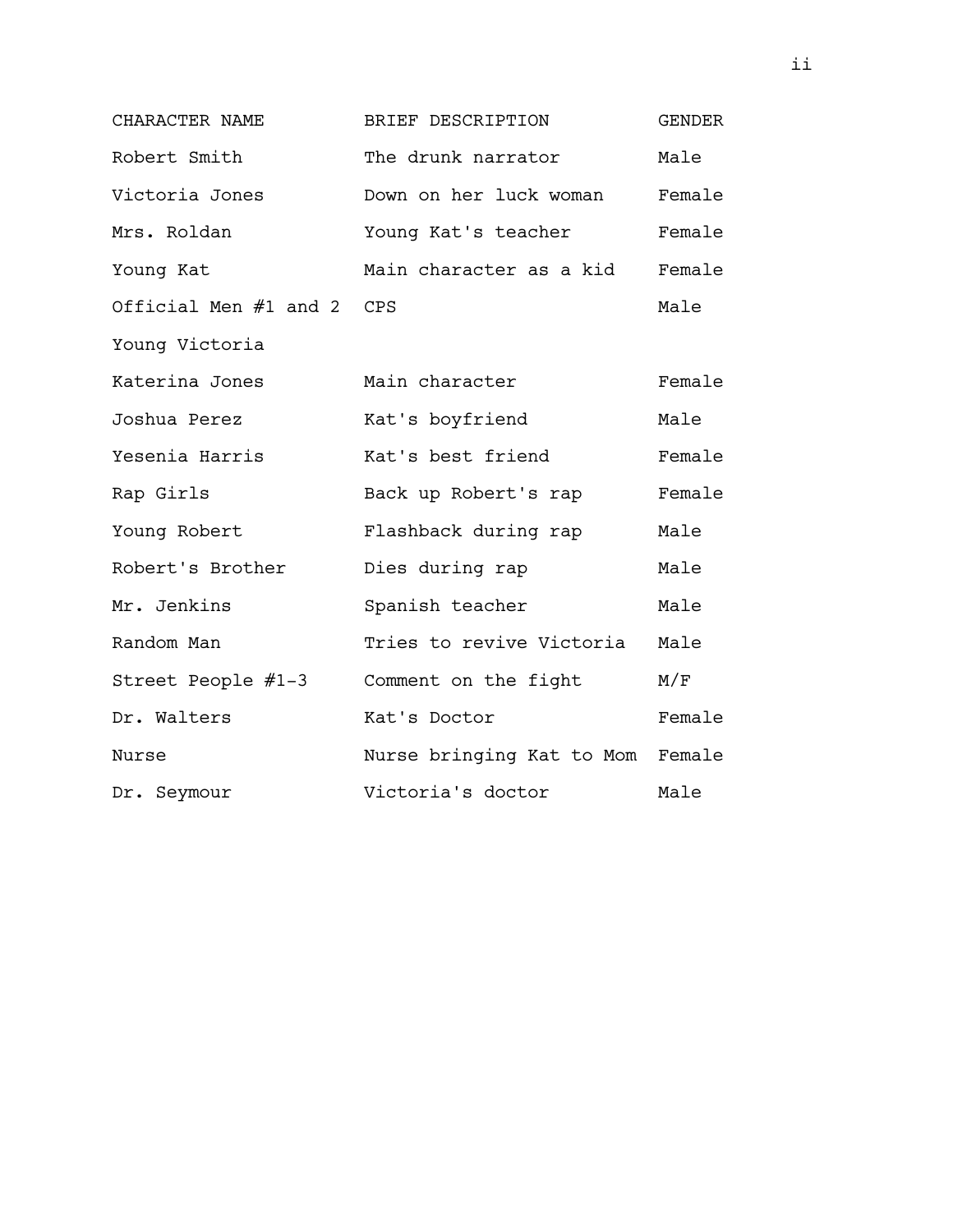SCENE ONE

An obviously drunk man totters onto the stage, drinking from a bottle wrapped in a paper bag. This is ROBERT SMITH, a disheveled man of the neighborhood: the South Bronx. In the alleyway between a drug store and a supermarket, he bumps obliviously into garbage cans and bags that are strewn along the pavement. He takes a sip, totters to the front of the stage, and looks directly into the audience. Light music plays from somewhere close, maybe a boom box in someone's window. He spots someone he likes, a girl, and, squinting through his drunkenness, speaks.

### ROBERT

(pointing directly and even walking into the audience) Hey? Hey! Yo! Miss!

(singing an off-key, unrecognizable tune as he approaches) Can I get your number? I wanna call you up! No? Your loss!

> VICTORIA JONES enters from stage right. She sees Robert hitting on the woman in the audience and exaggeratedly rolls her eyes.

VICTORIA Would you leave that poor woman alone? I'm sure she doesn't have time for your drunk nonsense.

ROBERT

Well, excuuuuuuuse me!

## VICTORIA

You excused. For now.

Victoria keeps walking while Robert stares at her.

ROBERT

I seem to remember a time you didn't mind all this "nonsense."

Victoria turns around.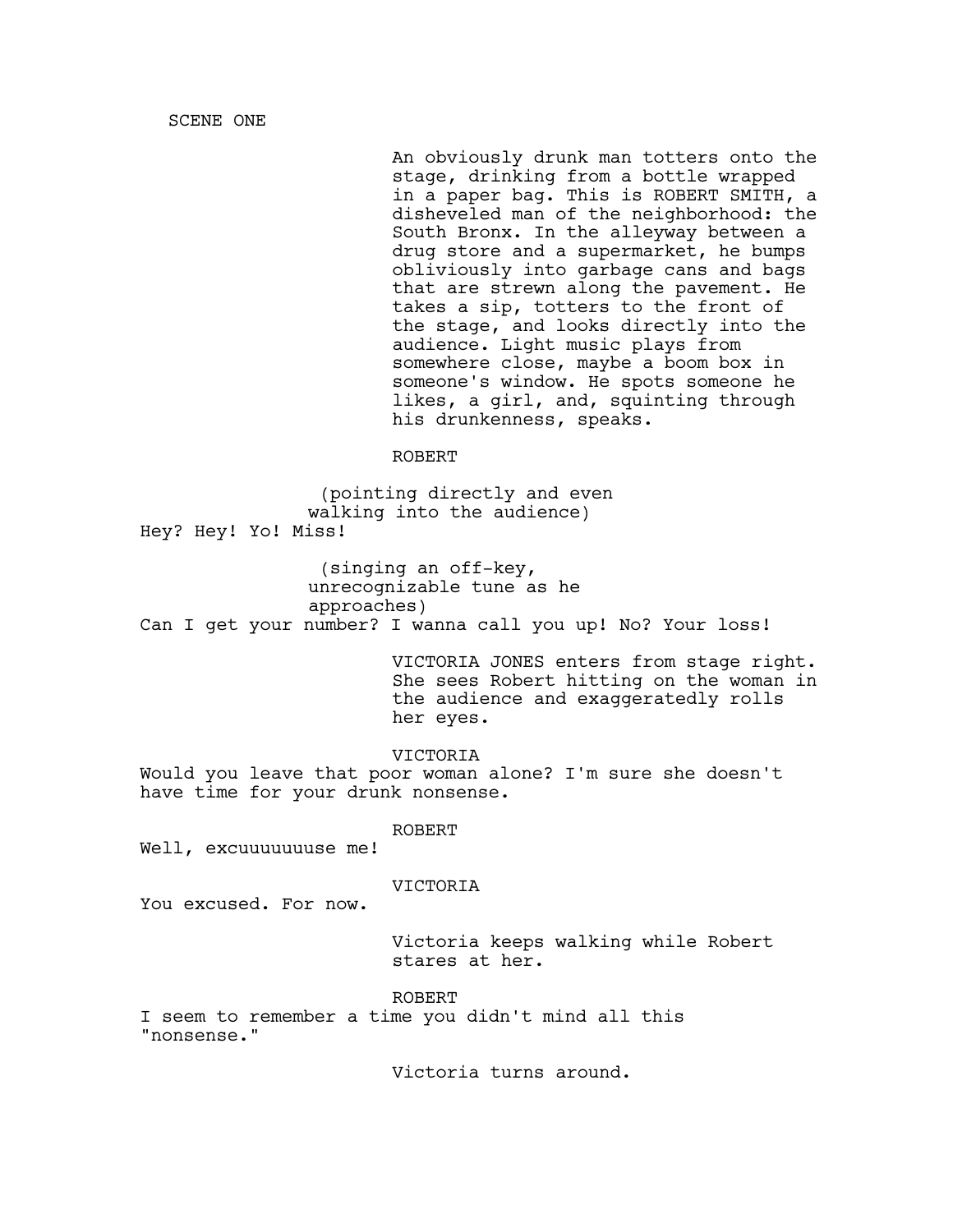That was a long time ago, old man.

ROBERT

## (eyeing her)

Too long.

VICTORIA

Stop looking at me like that before I come over there and slap you.

> Robert fakes stumbling to the ground as he squints to get a closer look at Victoria.

ROBERT Look, you got me tripping all over myself, you so fine.

### VICTORIA

(sucks teeth) Oh please! That flattery ain't gonna get you nowhere.

ROBERT

Yo. Why you so salty? I mean, you used to be so sweet, but out of all the flavors you salty right now.

VICTORIA Nah, nah. I'm Kool Aid, but you just don't know my flavor.

> Victoria starts to walk away again. Robert begins to get back up on his feet.

### ROBERT

(honestly) You know, Mami, we used to have some good times, even if it was a long time ago. Remember?

## VICTORIA

(beat; then, not harshly) You drunks always have selective memories.

ROBERT

(wistfully) Yeah, well, occupational hazard. I guess.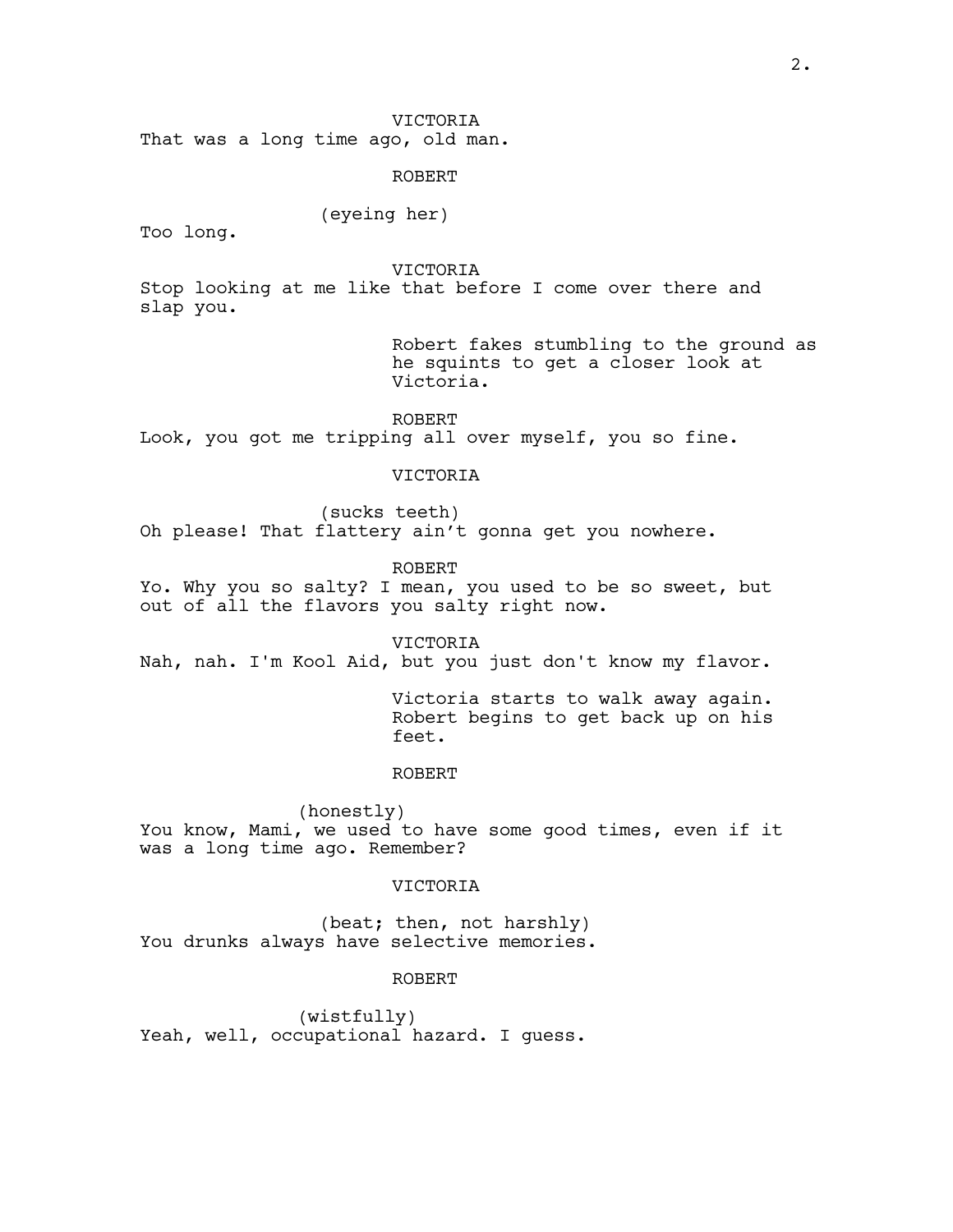Victoria turns to go. It looks as though Robert is going to be left alone on the street. Just before exiting, she hesitates and turns around.

VICTORIA

I'm making that chili you like later this week. I'll have a whole lot of it. You can come by if you want some. Like you used to.

#### ROBERT

(smiling) Yeah. Yeah. That sounds nice.

> Victoria smiles back and leaves. Robert shrugs his shoulders and looks back to the audience. The introduction to "Life is Hard" begins underneath his dialogue.

### ROBERT

(sighing; to audience)

Oh well. She'll be back. After all, this is the Bronx. Everybody knows everybody's business in our neighborhood. The street talks more than Facebook these days. Unfortunately, it's not all glitz and glamour. As you shall see..

> Robert sings "Life is Hard" with the company.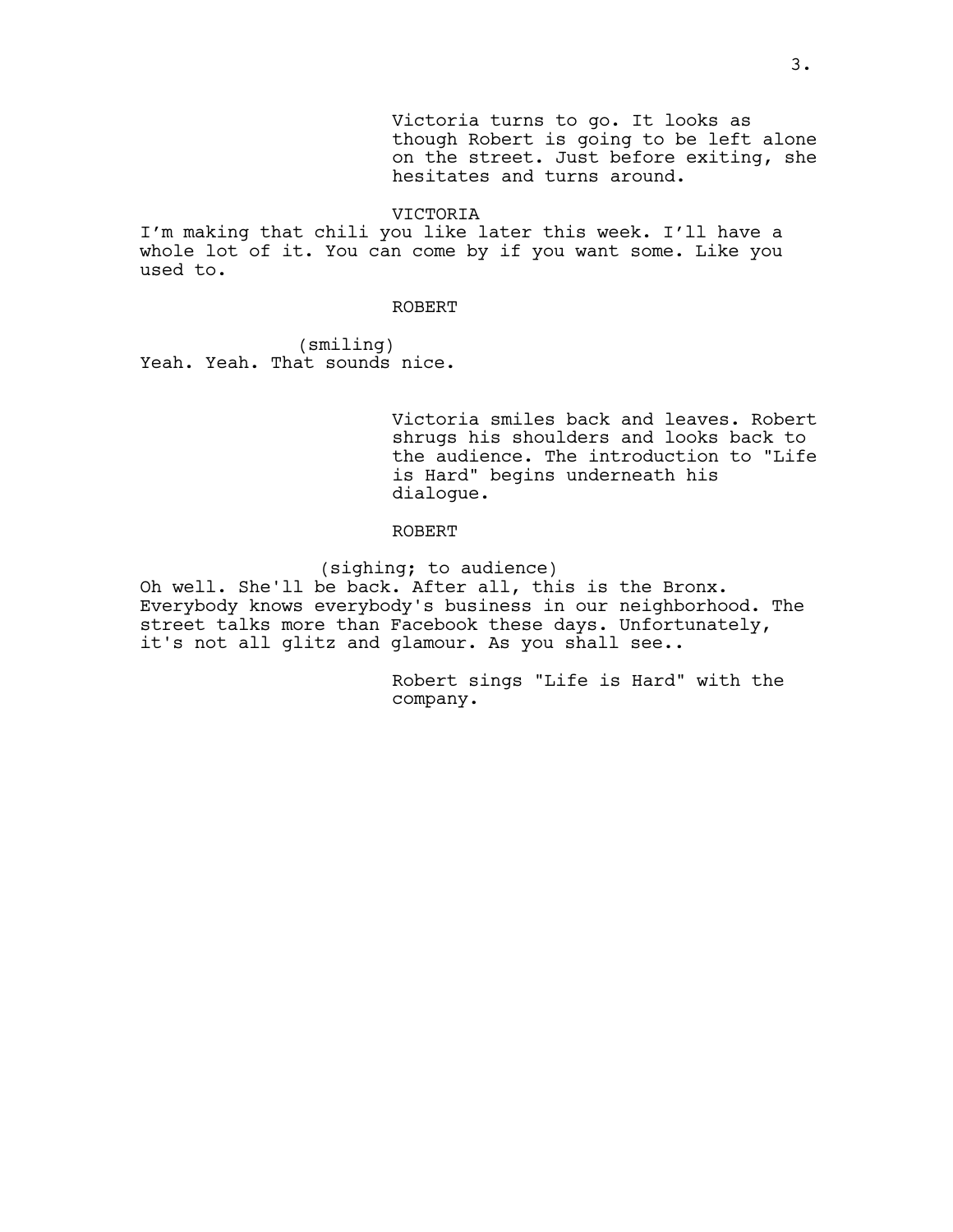SCENE TWO

Victoria comes out of a bodega with a beer. She sits on the edge of the stage and drinks from the bag, just like Robert. Behind her, as she drinks, a scene materializes.

A classroom. Several eager students, all no more than 5-7 years old. MRS. ROLDAN, the teacher, stands at the head of the room.

MRS. ROLDAN So. Does anyone know the answer to six times three?

> Several children raise their hands, shouting "Me! Me! Mrs. Roldan!" But before anyone can answer, a bell rings.

MRS. ROLDAN Well, I quess we will just have to end class on a cliffhanger. We will pick up there tomorrow. Please get ready for dismissal.

> As the students gather their coats and other belongings, Mrs. Roldan approaches a student in the middle of the room.

MRS. ROLDAN Kat. Can I speak to you in the hallway?

> KAT JONES, 6, rises without a word, unsuspicious. While Victoria continues to drink at the edge of the stage, Mrs. Roldan takes Kat to the other side of the stage, ostensibly outside the classroom.

MRS. ROLDAN Is everything OK? I noticed some scars on your arms.

### KAT

Oh no, I'm ok. I mean... I know... I mean...

Kat begins to cry. Mrs. Roldan cradles Kat in her arms.

MRS. ROLDAN Shhhhh. Shhhhh. It's OK. It's OK.

(pause)

You can trust me. Please. Is anybody hurting you?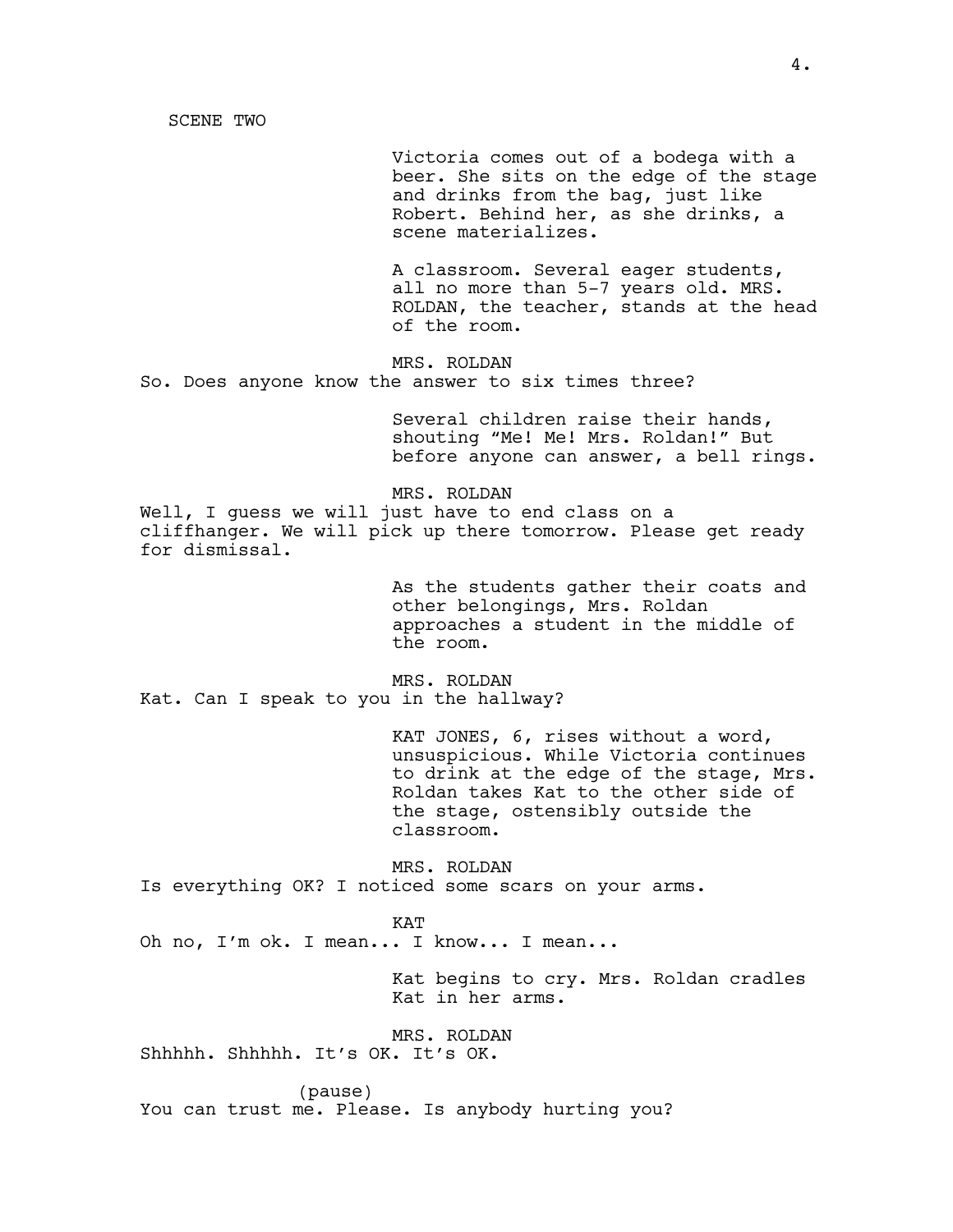Kat is clearly conflicted. Should she tell? As she whispers into Mrs. Roldan's ear, two official looking men appear on the other side of the stage. Victoria still sits on the edge of the stage drinking from her paper bag, seemingly oblivious to the scene going on behind her. The official men cross the stage and reach Kat just as she finishes whispering in Mrs. Roldan's ear. OFFICIAL MAN #1 Excuse me, Miss. We received a call. MRS. ROLDAN Yes, that was me. Official Man #2 squats down in front of Kat. OFFICIAL MAN #2 (gently) Hi. What's your name. KAT Katerina. But you can call me Kat. OFFICIAL MAN #2 OK, Kat. Can I ask you a favor? KAT Sure. OFFICIAL MAN #2 Can I see your arms? Kat looks up at Mrs. Roldan who nods her head. Kat reluctantly rolls up her sleeves to reveal bruised arms. OFFICIAL MAN #2 Thank you, Kat. Official Man #2 rises, nods at Official Man #1, who takes Kat brusquely by the arm. MRS. ROLDAN What are you doing with her? OFFICIAL MAN #1 Stay out of this, ma'am.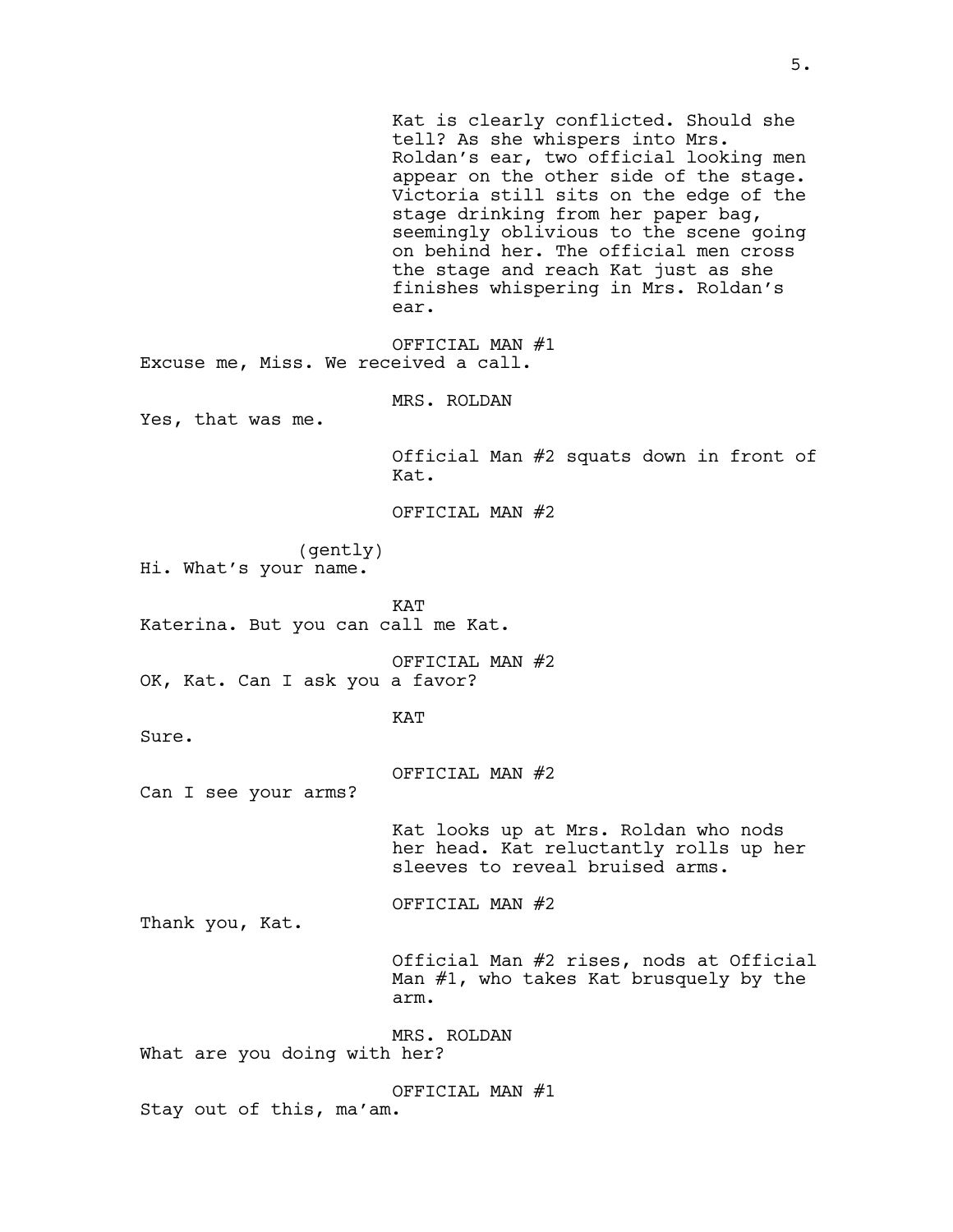MRS. ROLDAN

Wait! I didn't say...

Official Man #1 guides Kat away as Official Man #2 steps in front of Mrs. Roldan.

OFFICIAL MAN #2

(sympathetic) I'm sorry Ma'am. It's for her own good.

> A crestfallen Mrs. Roldan relents as a kicking and screaming Kat is taken away. When Kat and Official Man #2 reach the other side of the stage, a group of students are congregated there as if outside, watching Official Man #2 pull Kat out of the school. The onlookers are curious, but afraid. From the mob emerges a younger version of Victoria, and what plays out next happens almost directly behind where the modern-day Victoria drinks, sitting on the edge of the stage.

KAT

Mommy! Mommy!

YOUNG VICTORIA What's happening? Where are you taking my baby?

OFFICIAL MAN #2

Ma'am, it would be better off if you just stay out of this for now. You will have your chance...

YOUNG VICTORIA

(hysterical) I don't want my chance! I just want my...

KAT

(crying)

Mommy!

### YOUNG VICTORIA

Baby!

"Life is Hard" (reprieve) starts to play softly underneath the scene. Official Man #2 drags Kat away with the mob and Young Victoria looking on. The mob gossips and whispers.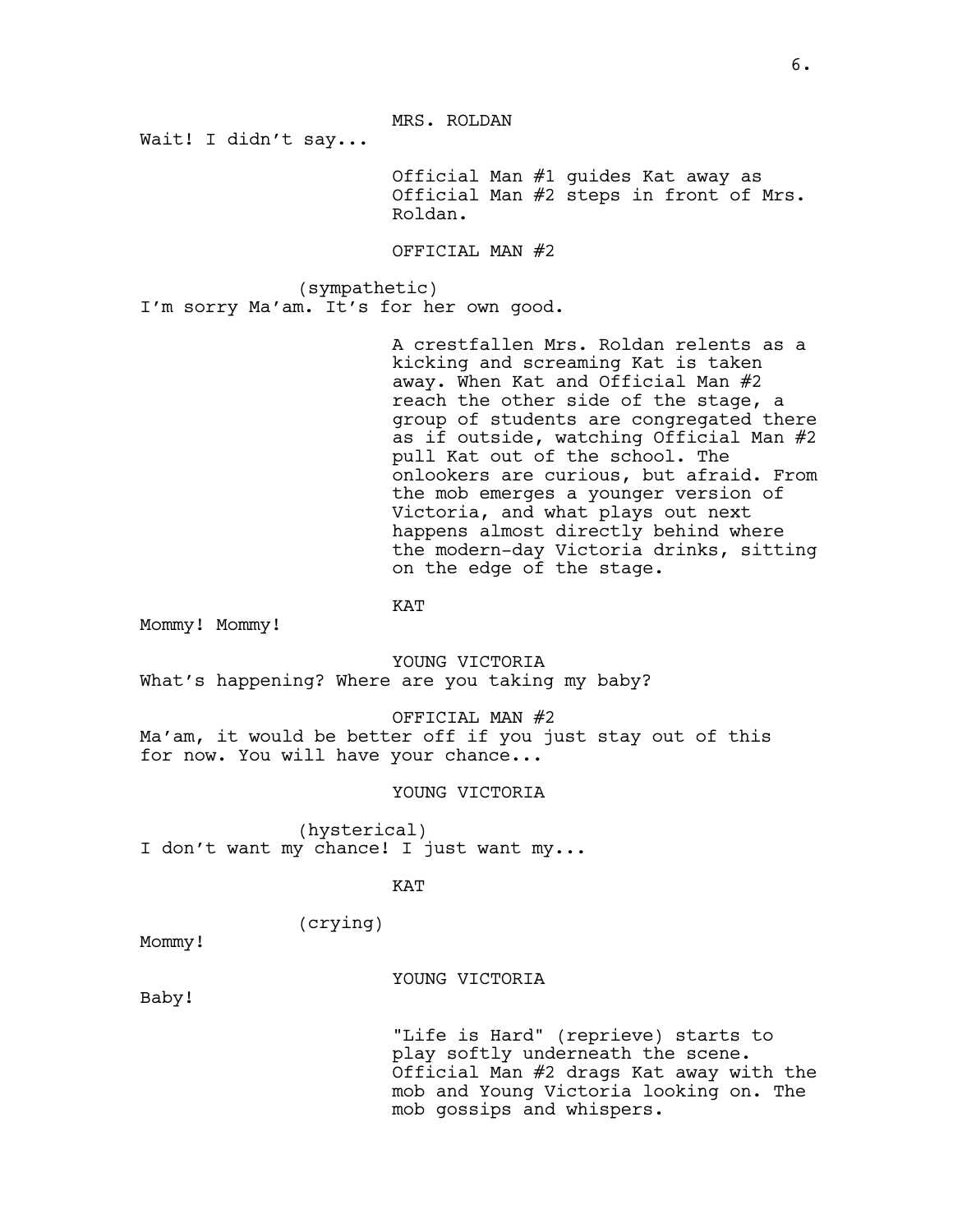Official Man #1 walks by and sympathetically shrugs his shoulders before following Official Man #2 and Kat offstage. The mob watches as Young Victoria slumps to the floor and cries, directly behind the modern-day Victoria, who drinks from the bag with no discernible emotion. The song ends and the stage goes black.

LIGHTS OUT.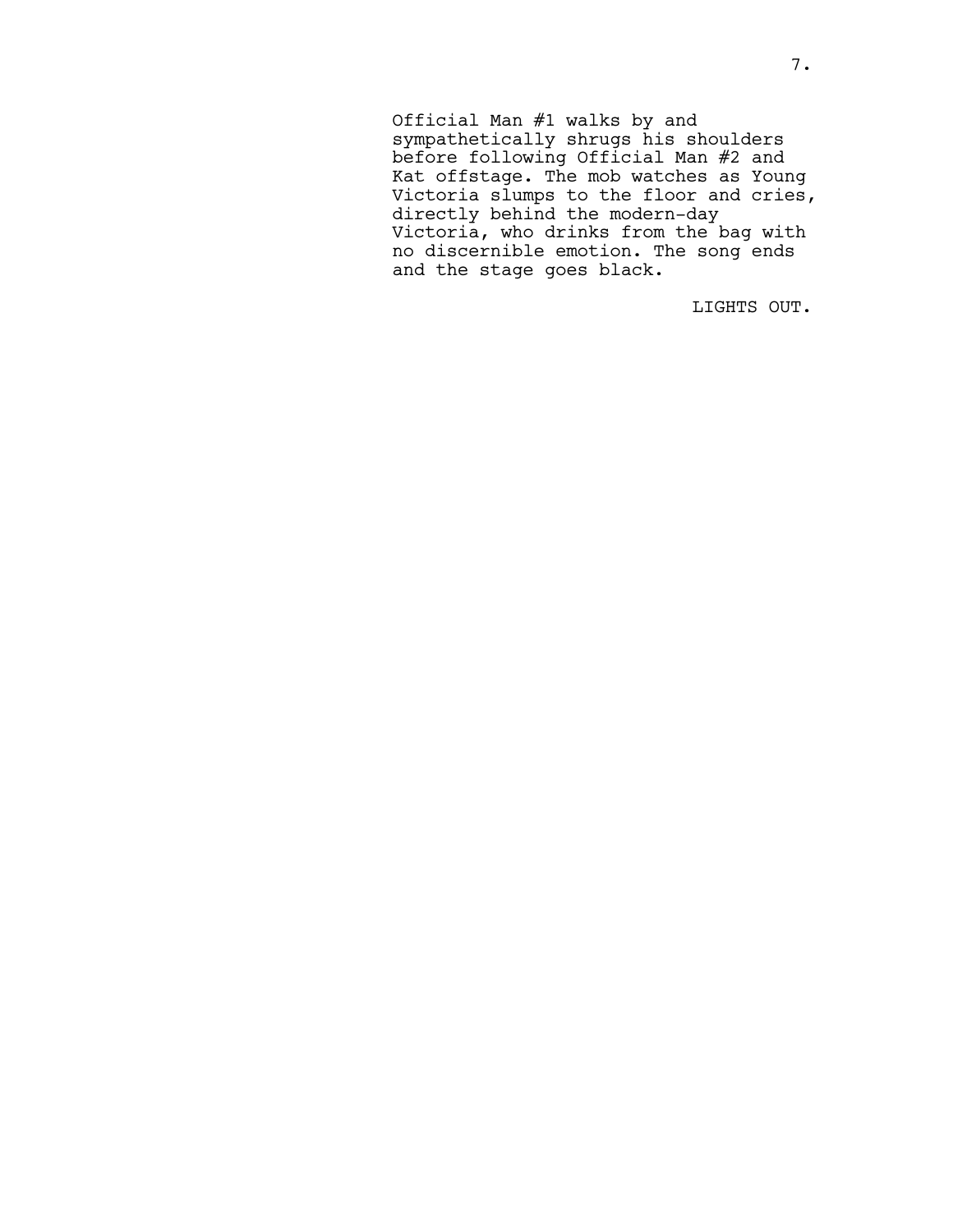SCENE 3

Kat, now 16, walks the busy hallway of a high school, hand-in hand with her boyfriend, JOSHUA PEREZ, also 16. They appear smitten with each other. Behind a set of lockers, unseen by our young lovers, is YESENIA HARRIS, 16. She is clearly eavesdropping on their conversation.

JOSHUA What class do you have now, Kat?

KAT

Spanish.

JOSHUA I'll walk you.

KAT

Cool. What you have?

JOSHUA

Study Hall. I don't know if I can get anything done, though. I'll just be thinking about you.

KAT

(not harsh) Oh, stop Josh. We've been together two years. Don't get all mushy on me now.

### JOSHUA

I'll try.

They walk in silence for a moment. Then:

KAT So, how has your day been so far?

### JOSHUA

(smiling goofily) Not great. Until now.

Kat blushes.

JOSHUA You're so cute when you blush.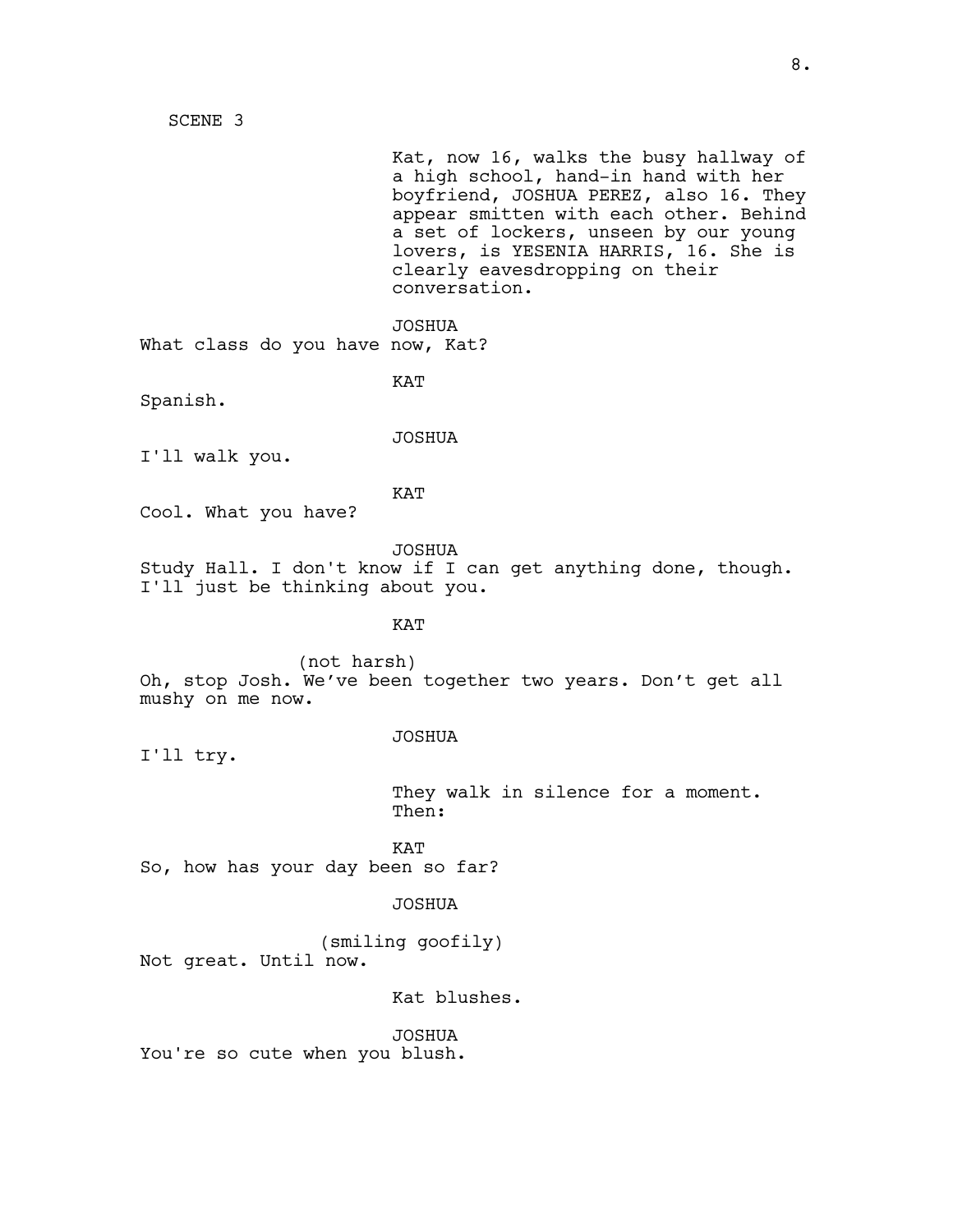**KAT** 

(flattered) Here we go again. You're just full of compliments today. Haven't you heard the expression "flattery gets you nowhere?" JOSHUA Is it true? **KAT** I don't know. Say something else sweet and we'll test out the theory. They both laugh and then slow down in front of Kat's classroom. KAT Well, this is my classroom right here. JOSHUA OK, well, I'll miss you. **KAT** Miss you more. She kisses her boyfriend goodbye, then walks away. As she walks, she playfully calls over her shoulder: KAT And stop being such a sap! Joshua smiles as Kat exits. He is clearly lovesick. Eventually, Joshua staggers down the hall to his own classroom. After he has regained some of his equilibrium, he checks his watch and starts to hustle down the hall, afraid he will be late. He is stopped by Yesenia, who eventually emerges from behind the lockers to impede Joshua's progress. JOSHUA Yo, Yesenia. Watchou doing? I'm going to be late for class! YESENIA I think when you hear what I have to say, you won't be so worried about being late to class. JOSHUA (slightly more interested)

Oh yeah?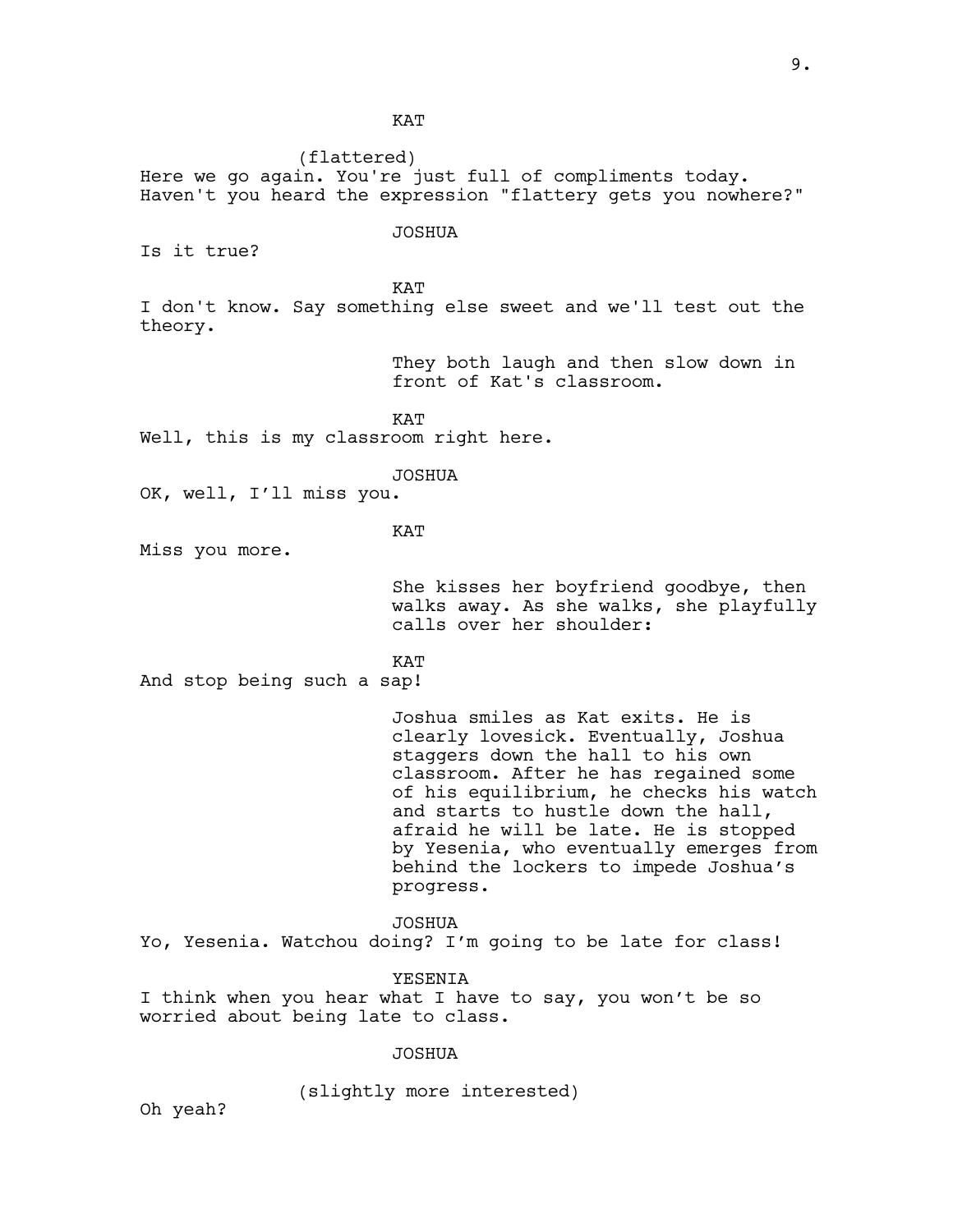## YESENIA

Yeah. There's something you need to know.

JOSHUA

(trying to leave) C'mon, Yesenia. I have to go. Can't this wait until after school?

> Joshua heads off past Yesenia who stops him cold with:

YESENIA

I guess. If you think vital information about your girlfriend can wait until after school.

Joshua stops. Turns around.

JOSHUA

"Vital information?"

YESENIA

Uh-huh.

JOSHUA

Are you talking smack about your best friend, Yesenia? Because that seems like a pretty crappy thing to do.

YESENIA

It's not "talking smack." This is straight from the source, honey.

Joshua turns around.

JOSHUA

OK. You have my attention. What is it?

A long pause. Yesenia is definitely milking this. Then:

YESENIA

You really want to know?

## JOSHUA

(walking away again) I'm out of here, Yesenia. I'm tired of your games.

## YESENIA

(quickly) Kat is pregnant.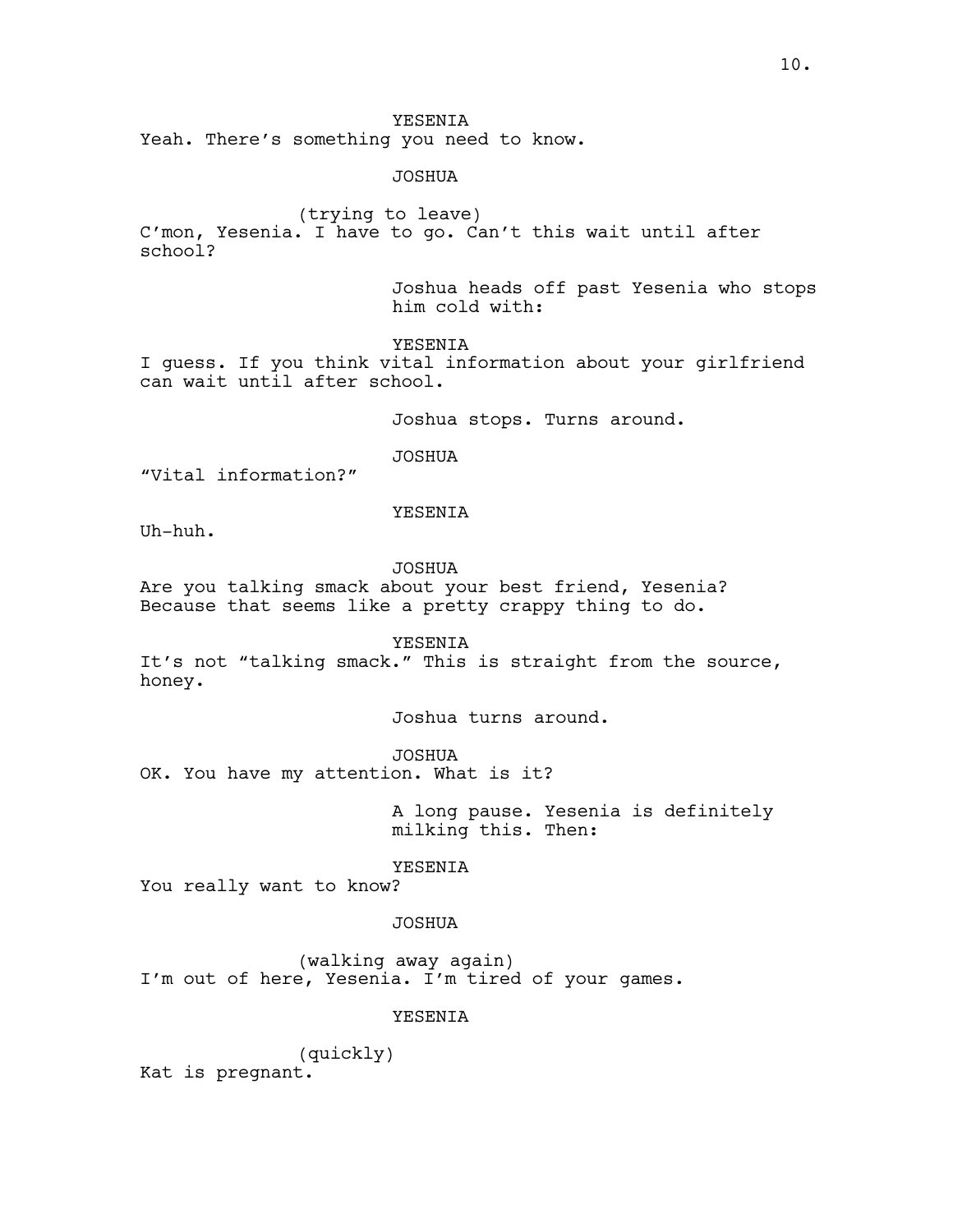A long pause as Joshua tries to process this. He turns around.

JOSHUA

Nah. You're lying.

Joshua starts to walk away again.

YESENIA

Oh yeah? Go ask her yourself.

This stops Joshua in his tracks. He turns around, walks quickly past Yesenia. (Maybe he even bumps her shoulder as he passes.) Yesenia smiles sinisterly. Lights come up on a classroom that has been set up on the other side of the stage where MR. JENKINS, a Spanish teacher in his forties, stands at the front of the room, writing on the board. Kat is in the front row. Joshua barges in. Everyone's heads snap toward Joshua's abrupt entrance. He goes directly to Kat's desk and slams his hands on it. Kat is clearly startled and disturbed.

JOSHUA

I need to speak to you. Now.

MR. JENKINS

Excuse me, Mr. Perez. Who do you think you are interrupting my class like this and --

JOSHUA

(slams desk again)

Now!

## KAT

(clearly embarrassed; quietly)

Later, Josh!

JOSHUA

No, not later. Now!

#### MR. JENKINS

Get out of my classroom!

Joshua doesn't move and keeps his eyes fixed on his girlfriend.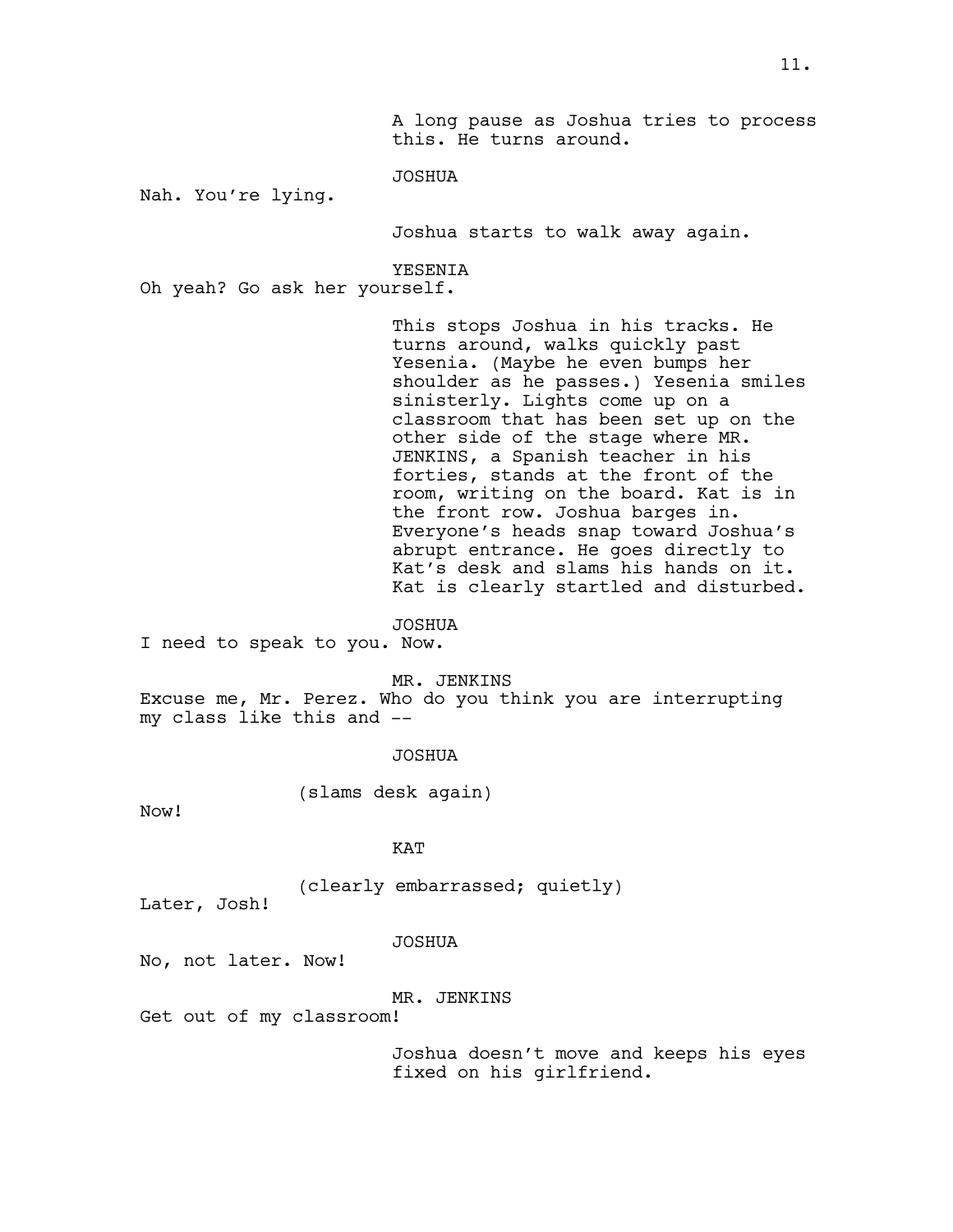JOSHUA

(seething)

Is it true?

MR. JENKINS

Mr Perez!

JOSHUA

Is it true?!

A pause. Everyone in the room is frozen, including Mr. Jenkins.

KAT

(quietly and desperately) Can we please talk about this somewhere else?

JOSHUA

IS IT TRUE?!?!?!

Kat realizes she has no out. She bows her head.

KAT

(stuttering to get it out) Y-y-ess. It's...it's true.

> Another long pause as everyone waits to see what Joshua will do. Even Mr. Jenkins can't move. The furious Joshua waits, stares at his girlfriend with clenched fists. After a few tense moments, Joshua turns around and storms out of the room. Kat begins to cry. She is comforted by a few students.

MR. JENKINS

(trying to restore order) OK, everyone. Settle down, settle down.

> Kat continues to cry Mr. Jenkins lets Kat cry and be comforted. With Kat's crying the only sound:

> > LIGHTS FADE.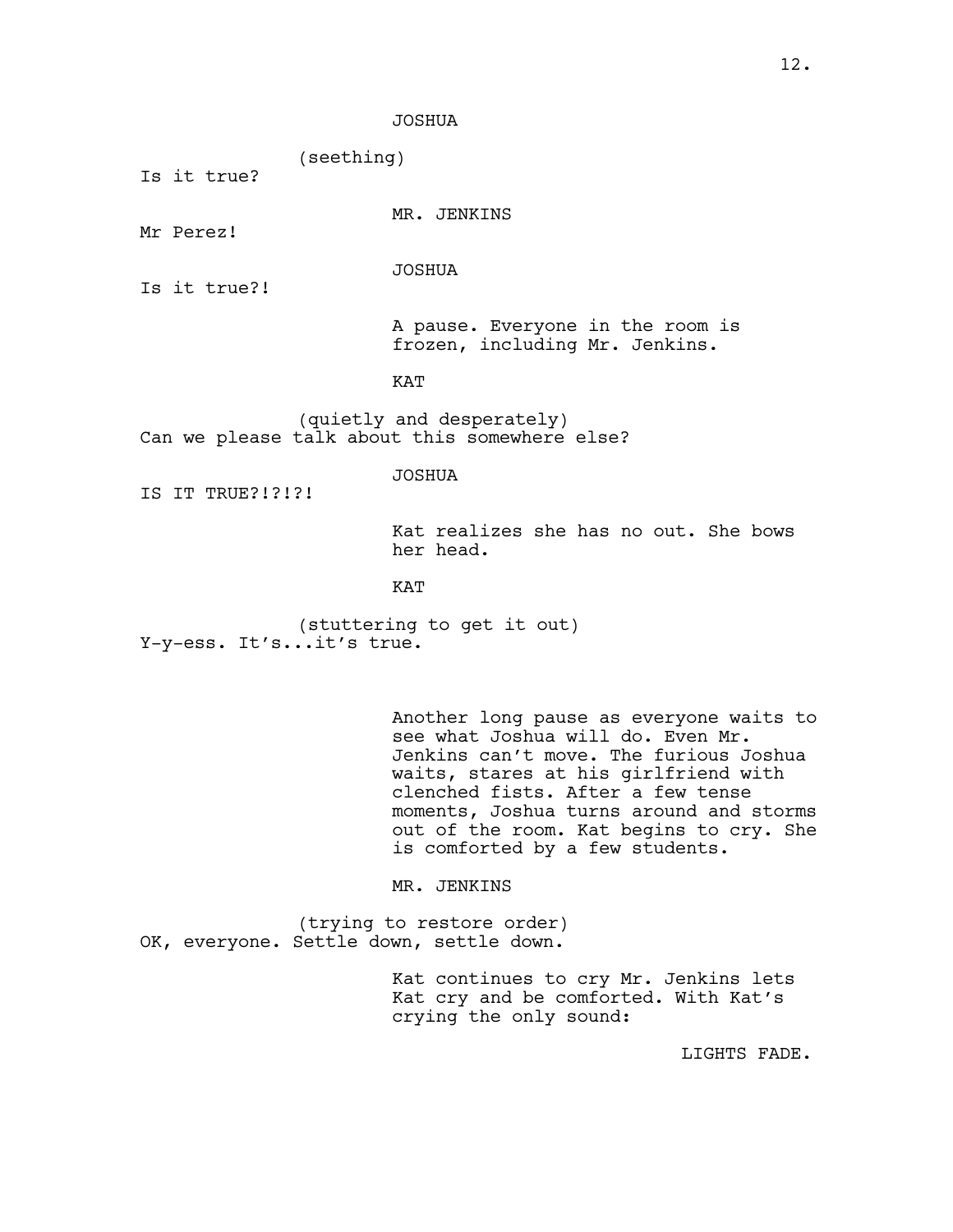SCENE 4

Joshua is walking down the street, hands in pockets, clearly upset. He is alone, except for an occasional passerby. He stops at the edge of the stage and is illuminated by only a spotlight.

#### JOSHUA

Why? Why didn't she tell me she was pregnant? We're supposed to trust each other, and she's hiding the biggest of secrets.

> On the other side of the stage, a spotlight illuminates Kat. They are on opposite ends of the stage, and the scene alternates their thoughts, as they are clearly talking to themselves and not each other.

**KAT** 

I feel so terrible. I should have told him. I know. But I honestly don't know what to do? Get an abortion? Have the baby? Is any of this fair to him? Lord, what should I do?

JOSHUA

I regret doing it now. We should have waited. Now wasn't the right time. It's too early for this. But I love her so much.

KAT

Why did I do this? I know what my values are. I just got overwhelmed by the moment. I just love him so much.

JOSHUA

I should've been more sensitive to her needs. Maybe she wasn't ready. Maybe I wasn't ready.

**KAT** I didn't want to disappoint him.

JOSHUA

I didn't want to disappoint her.

KAT

I should've known better for both of us.

JOSHUA

I should've known better for both of us.

**KAT** 

I don't want to lose him.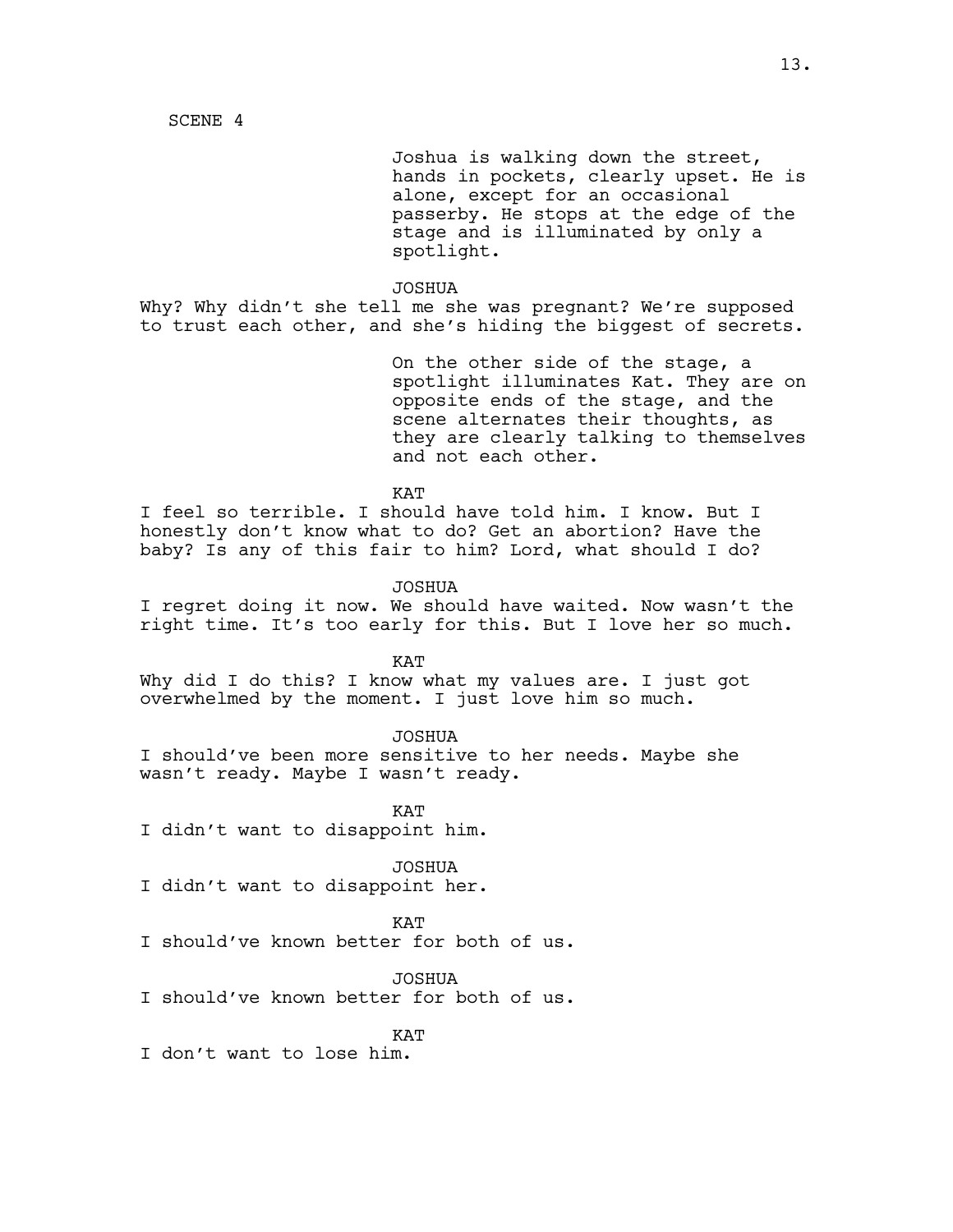JOSHUA

I don't want to lose her.

(pause) I just need some time to think.

KAT

I'll give him some time.

Kat and Joshua sing "Hourglass."

LIGHTS OUT.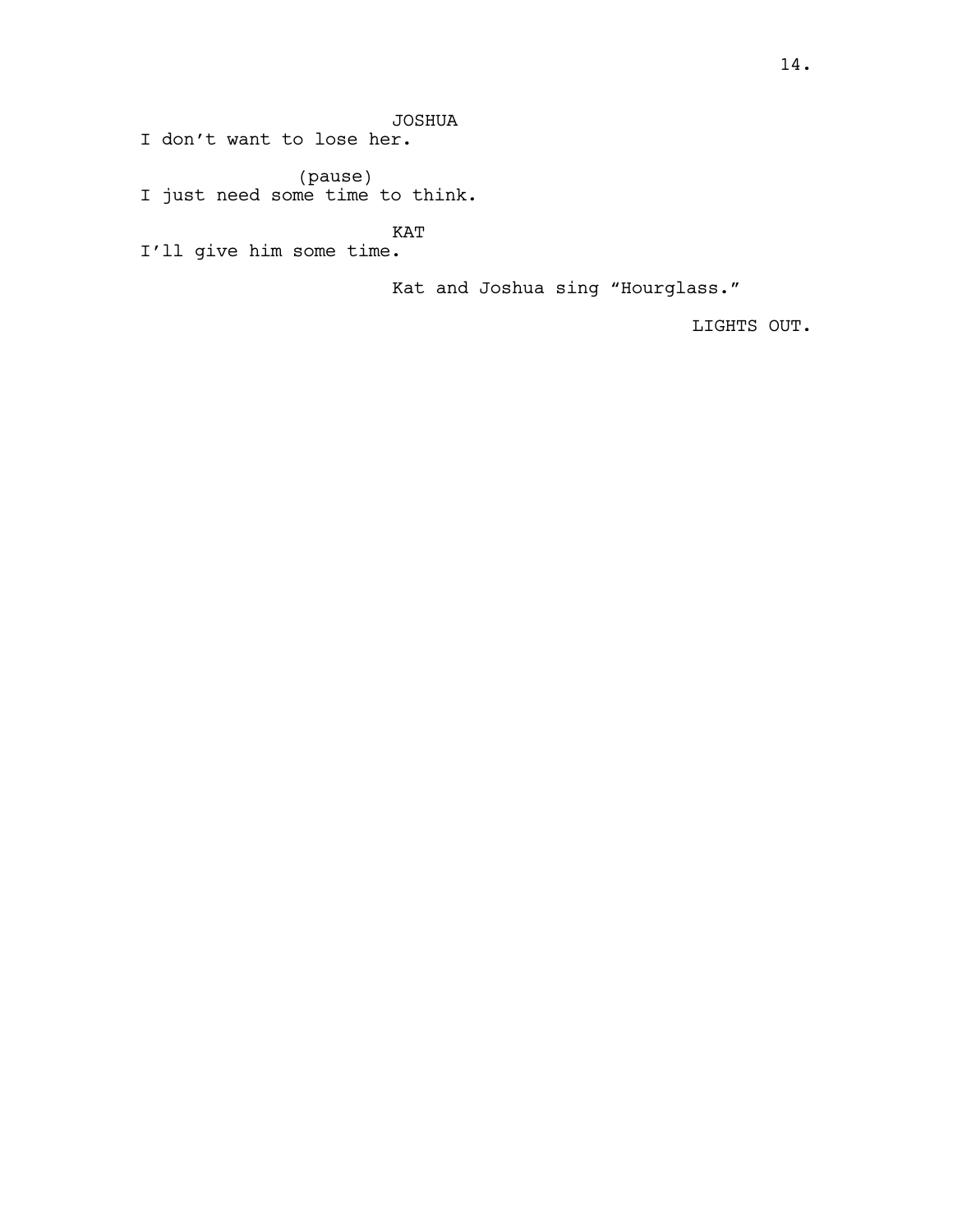Robert, paper bag with beer in hand, enters, the beat to "Lil Bro Rap" playing softly beneath as he speaks.

### ROBERT

#### (to audience)

Well, folks, *that* just happened. All in a day's work in the boogie-down, though. People love, people hate, people get hurt, get high, get glad. It is what it is. I've been through my own tough times, too. Hard not to when you've been here long enough. I could tell you some stories...

> A wistful Robert sits down at the edge of the stage, the rap beat getting gradually louder as he sips and shakes his head.

### ROBERT

I tell ya, there are things I should've done differently all along. I've done things, sold things, given things... Damn. My little bro, he was innocent, he didn't deserve what happened to him. I miss him like crazy.

> Robert, still sitting and drinking, hangs his head. He picks it up and breaks into "Lil Bro Rap."

The scene behind Robert as he raps: a trio of girls come out and sing with Robert. On another part of the stage, a younger version of Robert and his little brother act out what Robert raps.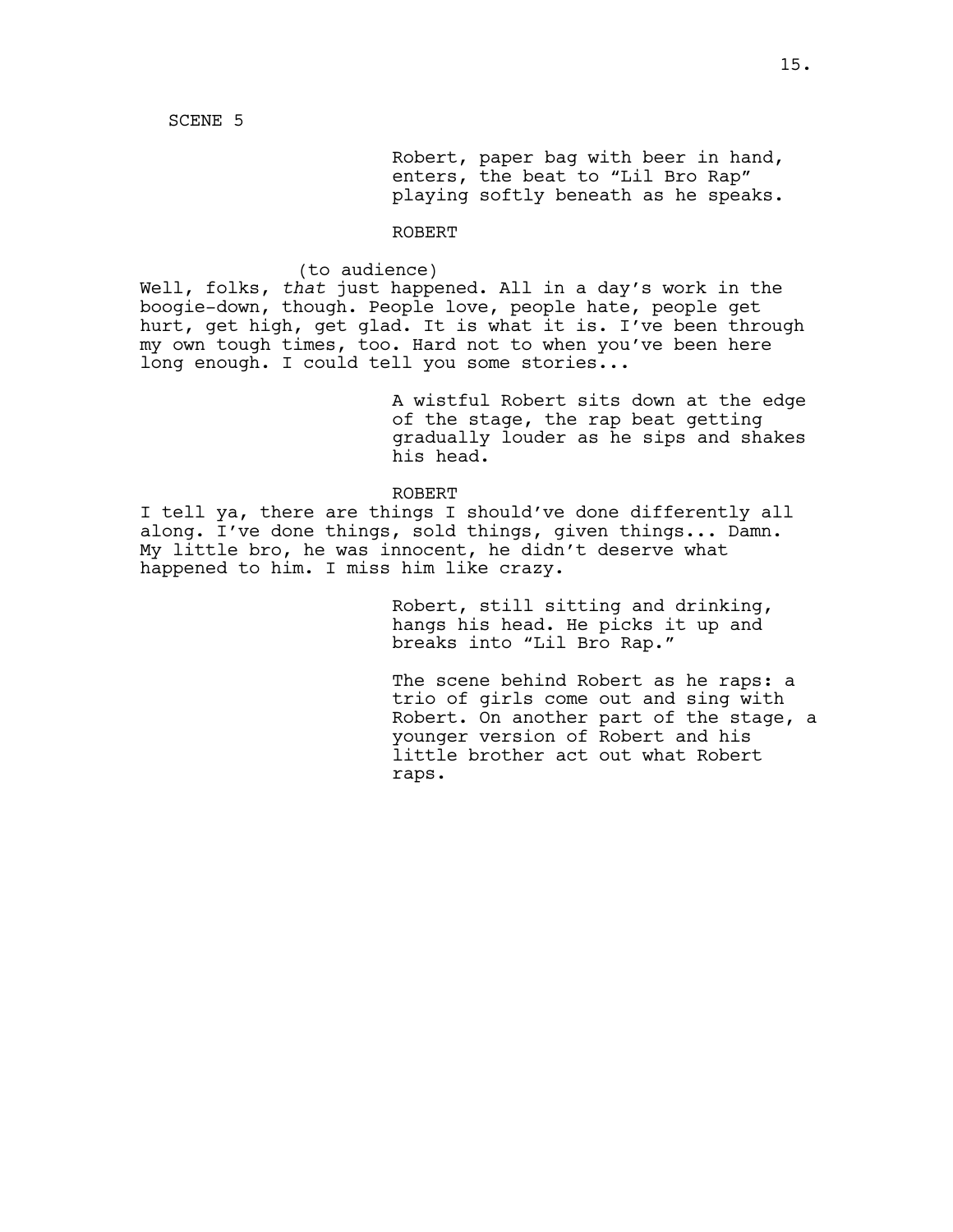SCENE 6

Victoria at home. She looks a bit weary and is cooking, cutting vegetables while a radio plays softly in the background. She hums and dances gently to the music. She goes to the door and opens it to get rid of the smoke. Waves her hand. She goes back to the kitchen and continues cutting vegetables. On the other side of the stage, we see Robert staggering up the steps with brown bag and beer in his hand. As Victoria continues to cut, blood from her nose drips on the cutting board. Victoria wipes it away and tries to keep cutting. Her cuts get noticeably slower. At some point, it is clear she is in pain. She tries to continue to cut, but starts to bleed again from her nose. Within moments, she passes out. Robert continues up the steps until he reaches Victoria's door.

ROBERT

Mmm, mmm! That chili smells good, Vicky! I'm coming for it. I'm coming for it!

> Robert sniffs at the half-open door of Victoria's apartment.

#### ROBERT

Hello? Hello?

Robert becomes concerned. He opens the door wider, and tentatively walks inside. He walks through the apartment and eventually finds Victoria on the floor in the kitchen. He panics, sips again, drops the bag. He runs frantically into the hall.

#### ROBERT

(yelling)

I NEED HELP!

Robert runs back into Victoria's apartment. He picks up the phone on the wall and dials 9-1-1.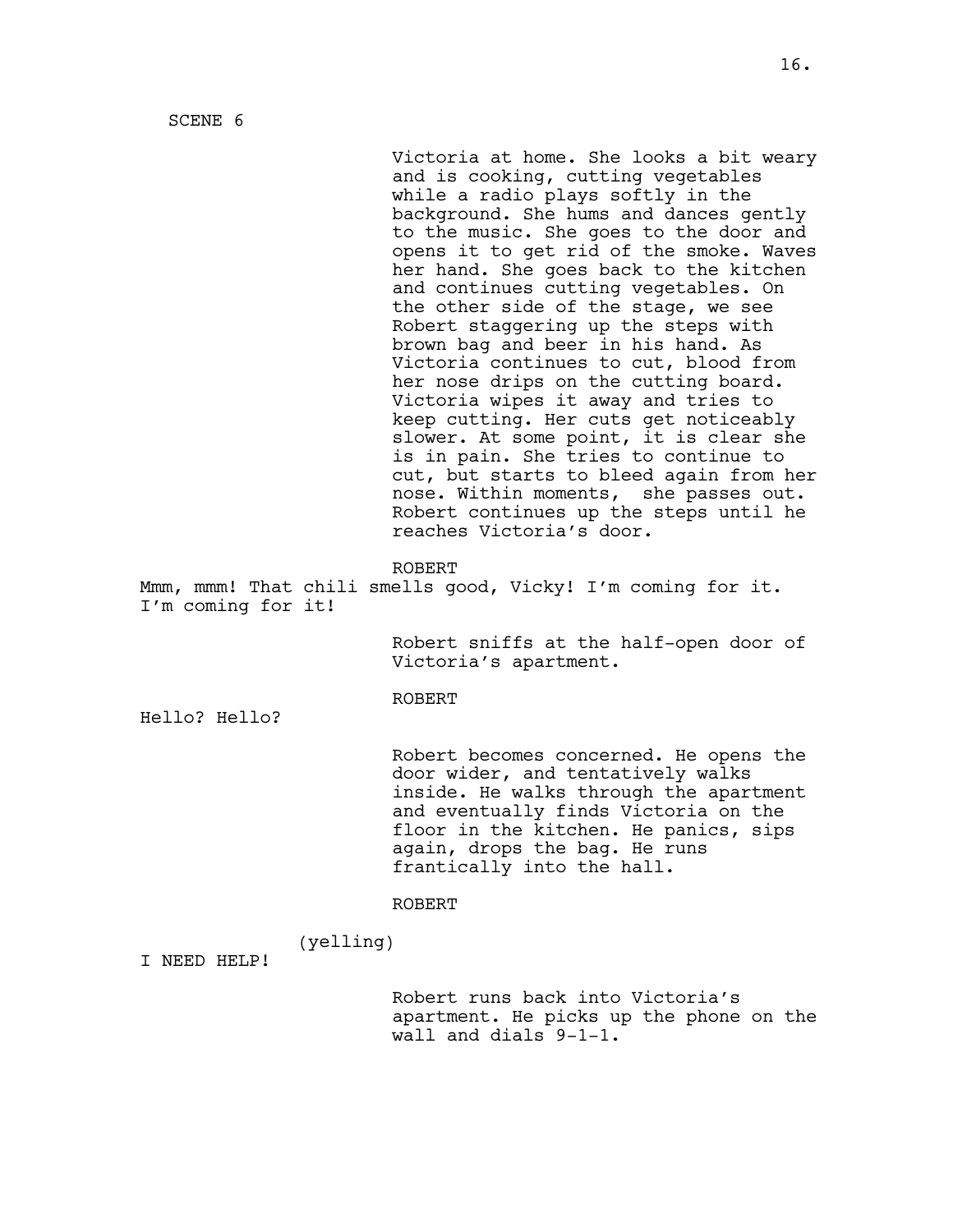(slightly slurring words) Hello? Yes? I need an ambulance! NO, please now! She's unconscious! She can't speak! She's unconscious!

> Robert runs back in the hallway and sees a RANDOM MAN.

### ROBERT

(seeing the Random Man) I think she's dead! Oh my God! Can you help me?

RANDOM MAN

(skeptical) You drunk again, Robert?

#### ROBERT

(flustered) No! I mean yes, but...I need help! Please!

> The Random Man decides to help. They enter the apartment together and the Random Man sees that Robert is telling the truth. The Random Man runs to Victoria and bends down to see if she is breathing.

# RANDOM MAN

Did you call 9-1-1?

ROBERT

Yes. Yes. They're on their way. Please help her. Can you help her?

RANDOM MAN I don't know. I'll try. I can't hear her breathing.

> The Random Man begins performing CPR on Victoria. Robert looks on nervously.

#### ROBERT

(almost crying) Please help her!

> The Random Man continues to perform CPR.

LIGHTS FADE.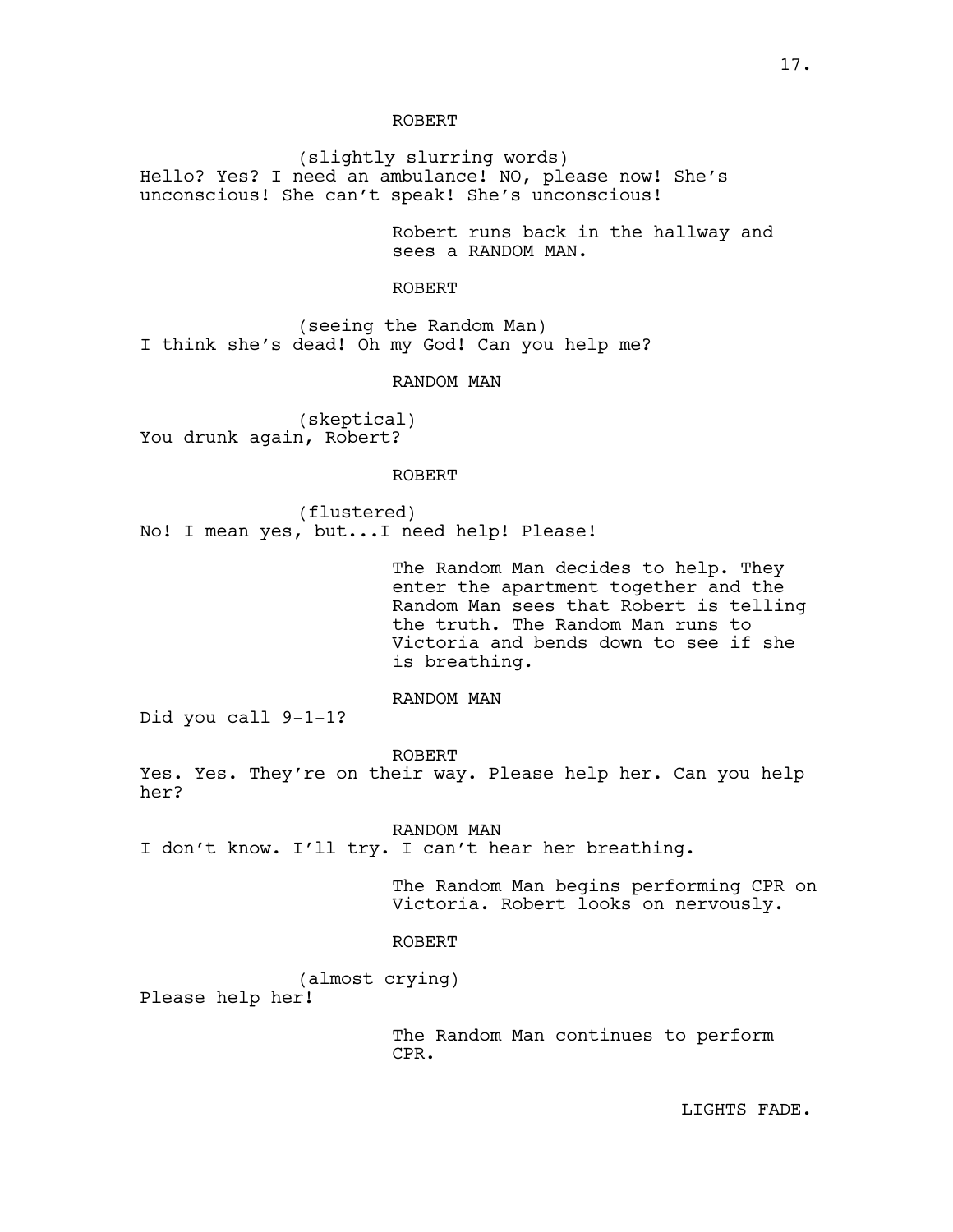SCENE 7

Yesenia sits on a stoop, holding her phone, head down and texting. She smiles at something she sees on her phone. Continues texting. Kat enters without Yesenia noticing. She slaps the phone out of Yesenia's hand. A few people across the street observe what is happening.

STREET PERSON #1 Yo bro, yo bro. Peep this.

YESENIA

(looking up without initially realizing who it is) Hey, what the hell is...

(realizing it's Kat) Oh. It's you.

STREET PERSON #2

(quietly) That phone is gonna be broken.

STREET PERSON #1

Yeah, no doubt.

Yesenia rises off the stoop and picks up her phone.

**KAT** 

(incredulous) "It's you?" That's all you have to say?

YESENIA

What do you want me to say?

KAT

I want you to apologize! I trusted you! You were my best friend! I confided in you! And then you stab me right in the back? I tell you my deepest darkest secret and you...

YESENIA

Oh, please! I'm tired of you acting all innocent! You've got a good man. You should've told him. You don't appreciate what you have.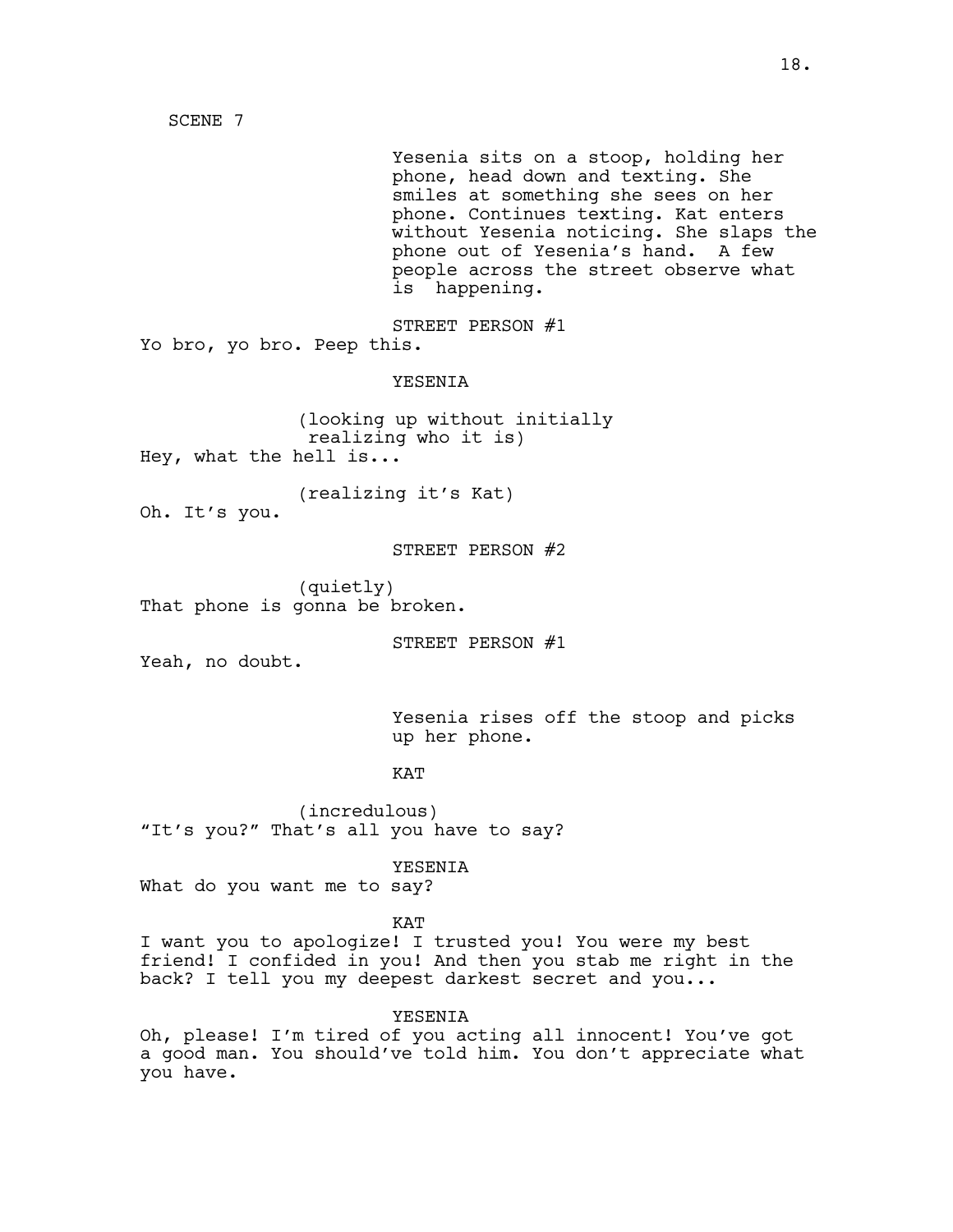There is a significant pause. Kat appears to realize something.

KAT

Wait a second. You like Joshua, don't you?

### YESENIA

(defensive)

No! I don't!

Yesenia walks away from Kat, turns around and crosses her arms. A bigger crowd has now gathered around the scene.

## KAT

(walking towards Yesenia) Yes. Yes, you do. That's what this has been about all along, isn't it?

## **YESENIA**

(turning around to face Kat; they are face-to-face)

No it isn't!

KAT Yes it is! Just be honest!

> A frustrated Yesenia tries to smack Kat. Kat blocks her. They briefly tussle before separating.

STREET PERSON #3

Ooooooh! Dammmmmmnnnnnn!

As they fight, the music starts for the song "Kat and Yesenia Fight", an instrumental piece. A large crowd starts to gather in a circle around them including the three Street People. They yell various things like, "Get 'er in the head" and "Don't back down now, girl!" Another person begins recording the scene on a cell phone. When the music and the fight end, Kat and Yesenia leave, storming off toward opposite sides of the stage. The crowd is clearly disappointed.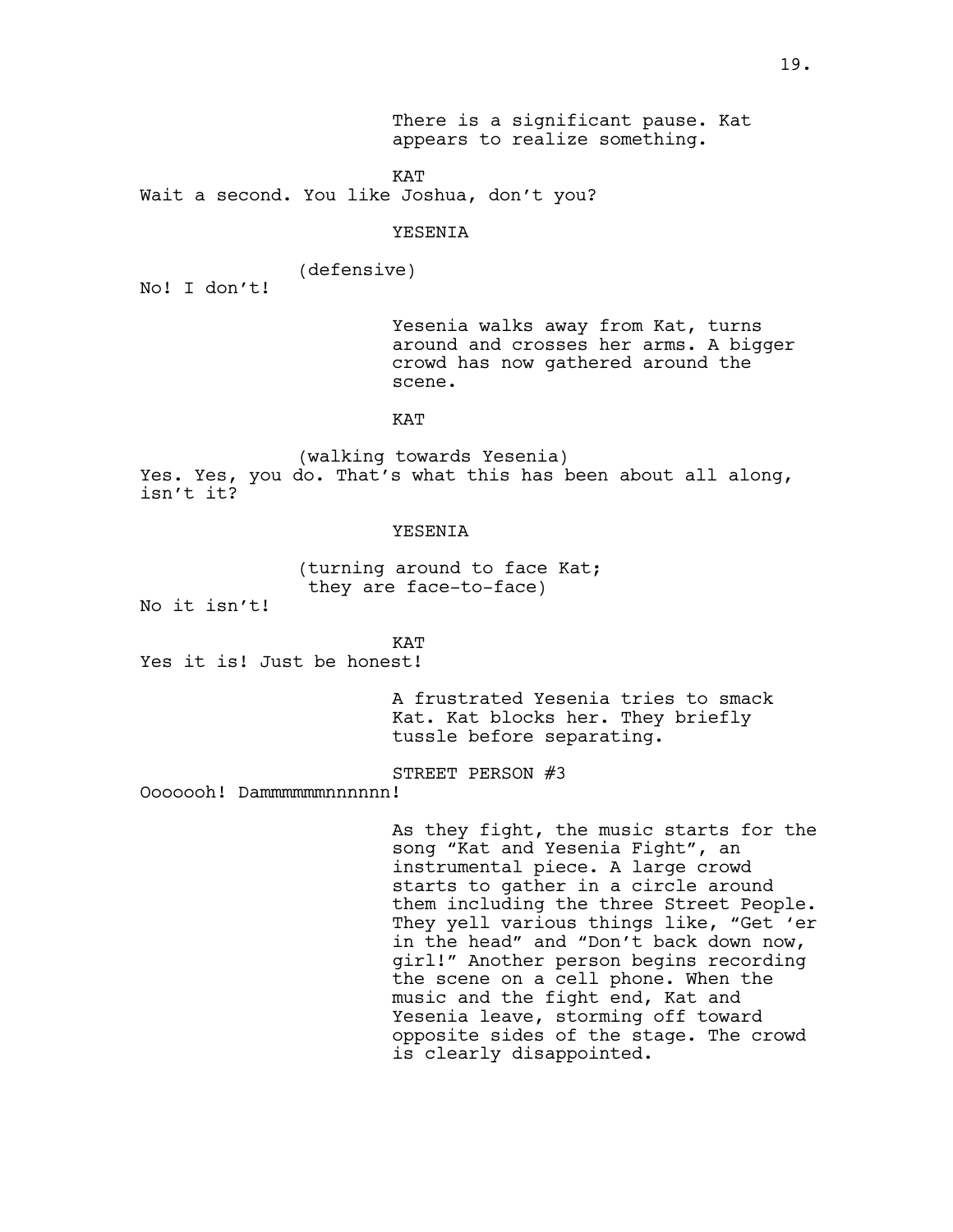That's it?

LIGHTS OUT.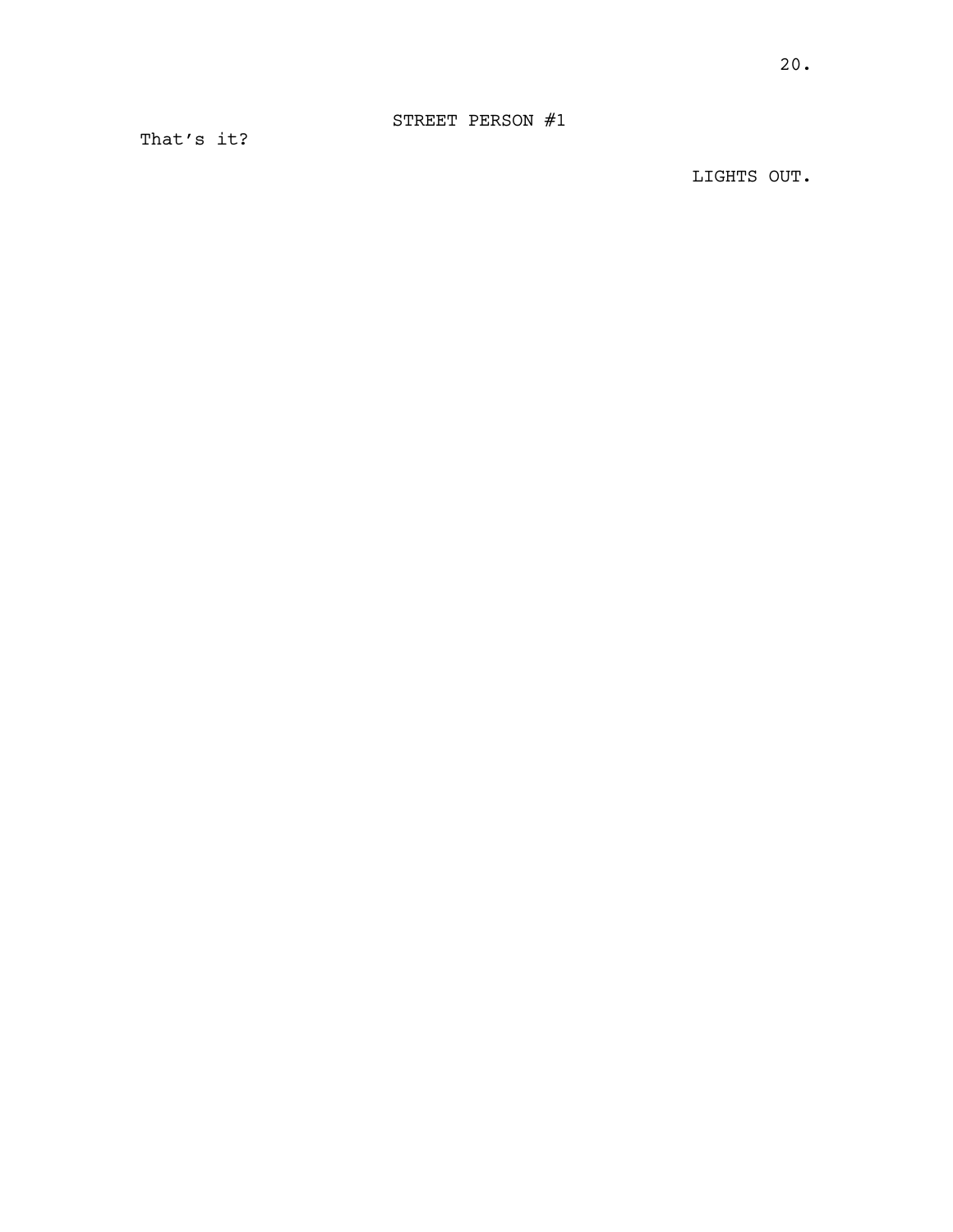SCENE 8 The high school hallway. Kat walks through, holding her books against her chest in between classes. Joshua enters and tries to catch up with her. JOSHUA Kat! Wait up! Kat keeps walking, clearly aware that it is Joshua pursuing her. JOSHUA Kat! Joshua catches up and grabs Kat's shoulder. She turns around reluctantly and angrily. KAT What? What do you want? JOSHUA I want to talk. I want to know how our baby is. **KAT** "Our" baby? What do you mean "ours?" I thought you didn't want anything to do with it. JOSHUA Can't we just talk about it without fighting? Kat appears to consider. **KAT** No. No. I have to go to class. JOSHUA (reaching out and taking her hand) Let me walk you. **KAT** 

(pulling away) No. Look, I know I said I'd give you time to think about all this. I know it's a lot to process. But I need some time, too. Away from you. For now, at least. Please. Just let me go.

She walks away. Joshua watches her go.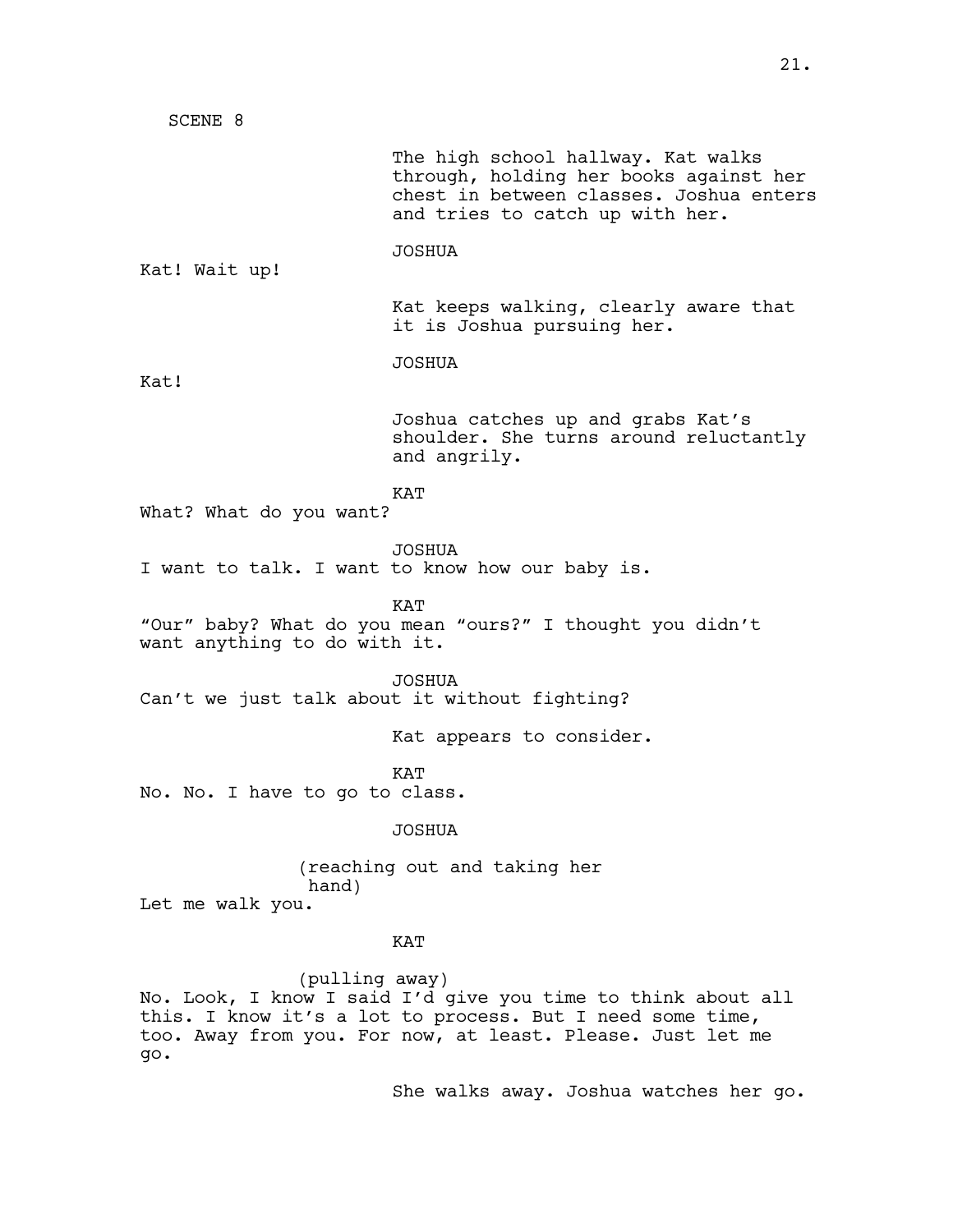JOSHUA

(calling after her) I'm here Kat! I'm here!

> Kat walks offstage. Joshua watches long after she is gone. He takes out his cell phone, dials a number, and waits for someone to pick up.

JOSHUA

Yeah, hi. Look, I know I'm probably the last person you want to hear from right now. But I need your help.

LIGHTS FADE.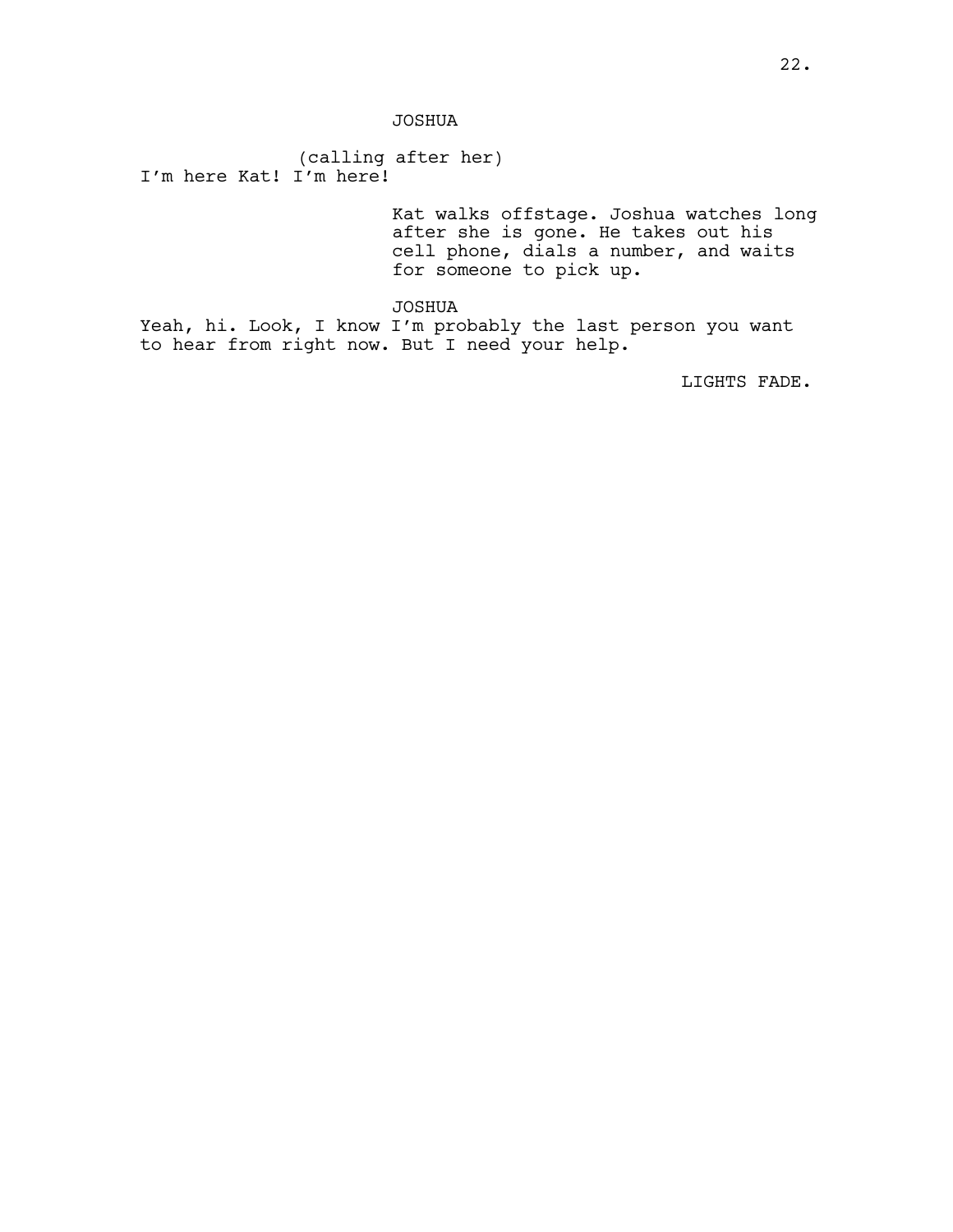A doctor's office with an ultrasound machine and screen set up for business. DR. WALTERS, a woman in her thirties, takes notes on a clipboard. After a moment, Kat enters the room in a hospital gown and goes to sit down on the papered gurney. KAT Hello, Doctor. DR. WALTERS Hello, Ms. Jones. How are you feeling? KAT Eh. Some days good, some days OK. DR. WALTERS Any morning sickness? KAT Not so far. DR. WALTERS Cravings? KAT (chuckling) A few. I suddenly feel like tuna fish sandwiches with ice cream. DR. WALTERS Together? KAT (slightly embarrassed) I know. It's weird. DR. WALTERS (consulting clipboard) Don't feel bad. I've heard weirder. KAT Really? DR. WALTERS Yup.

SCENE 9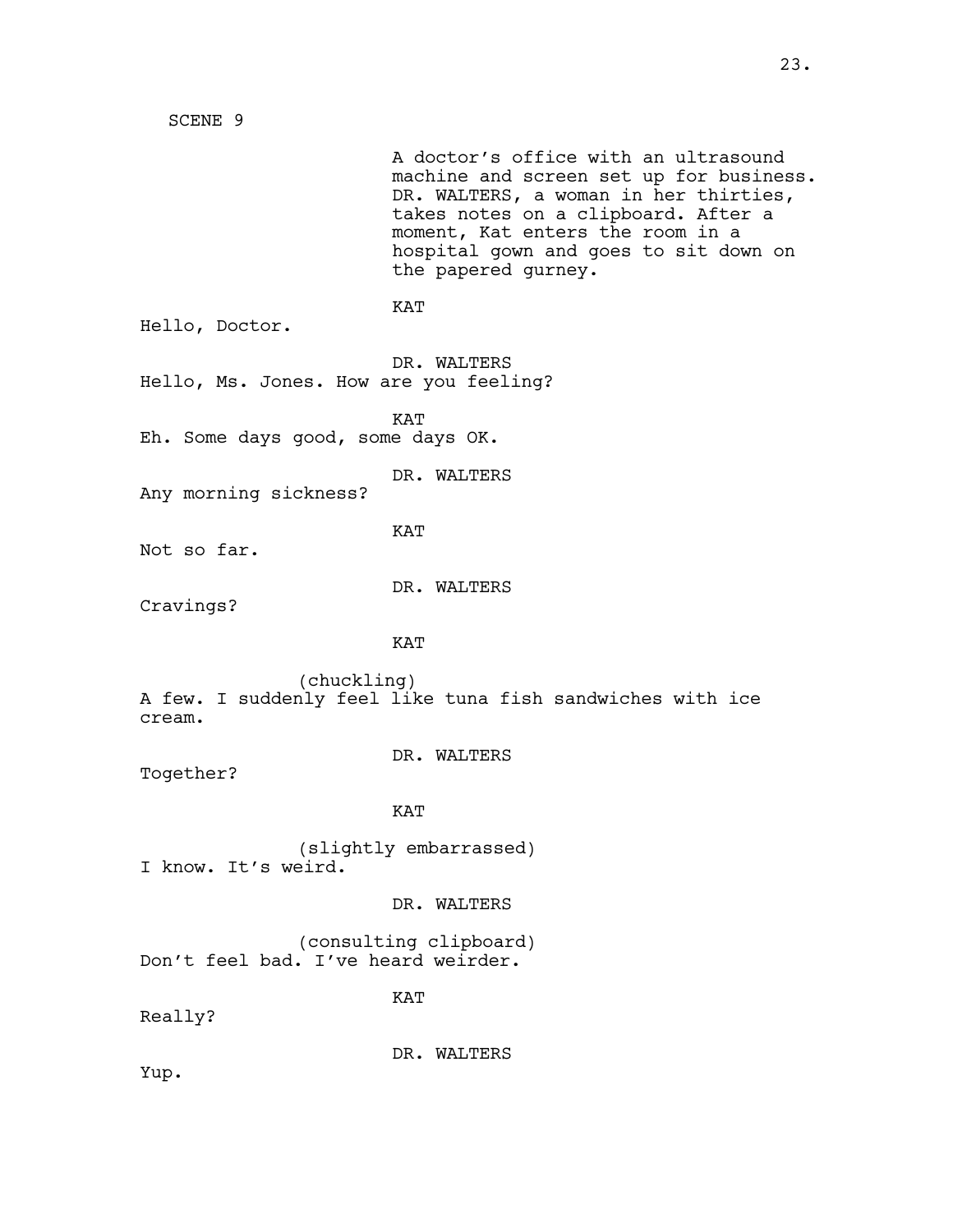Like what?

KAT

DR. WALTERS Would you believe sardines and Skittles?

KAT

(laughing) Yeah. I guess that is weirder.

DR. WALTERS

(still consulting and writing on clipboard) There's always someone weirder, Kat.

> There's a knock on the door. After a moment, Joshua bursts in.

JOSHUA Did I miss it? Am I too late?

KAT

Josh! What are you doing here?

JOSHUA I told you. I want to be here for our baby.

KAT

How did you know where I'd be?

JOSHUA Yesenia. She said she came with you to the doctor when you first found out and figured you'd be here.

## KAT

(clearly moved) Yesenia told you?

JOSHUA Yeah. I don't know if she was happy about it. But she did.

DR. WALTERS

Well, we need to get your ultrasound going. Do you want this person to stay?

Kat looks warmly toward Joshua.

KAT

Yes.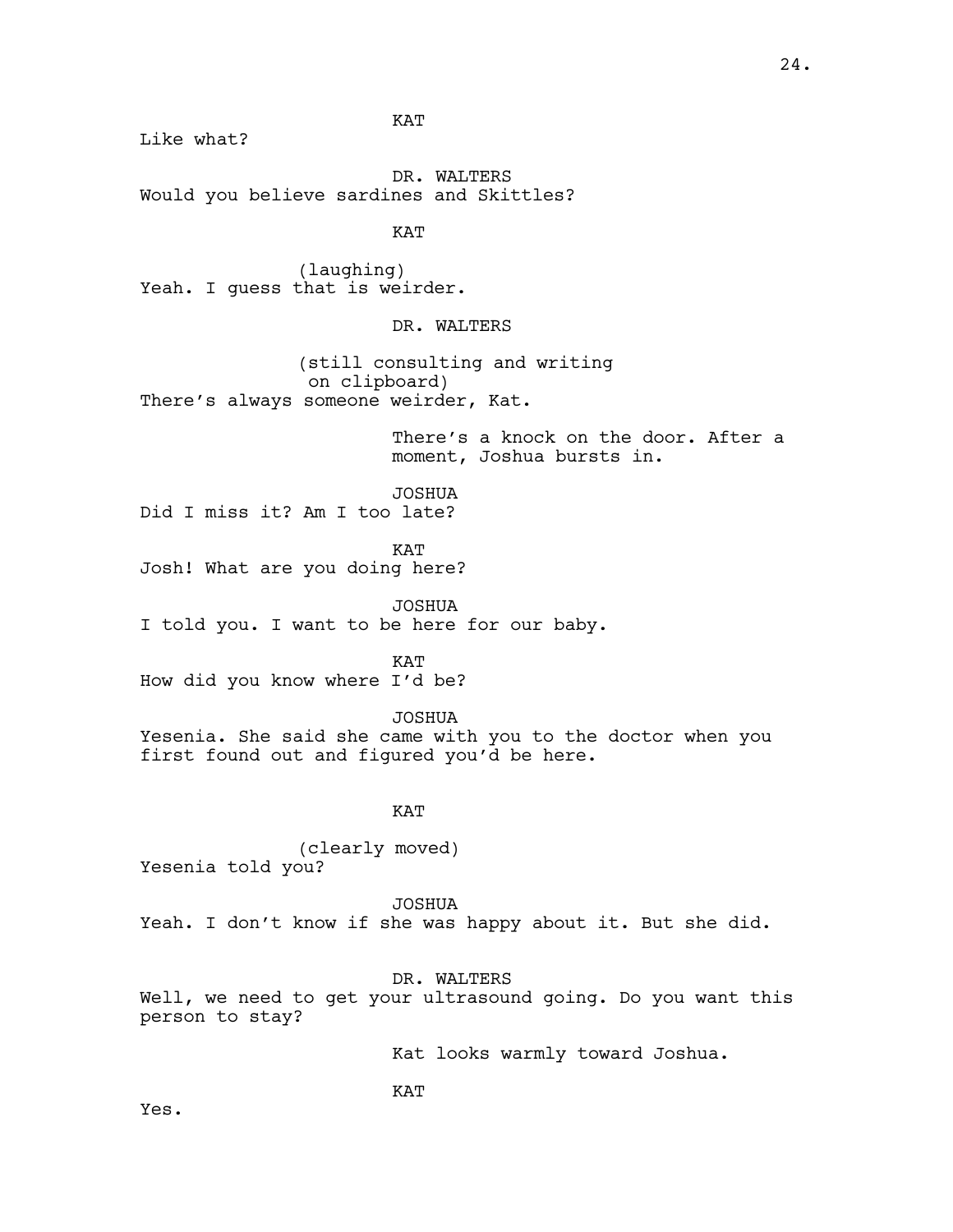Joshua walks deeper into the room and takes Kat's hand on the gurney. Dr. Walters rubs Kat's belly with the lubricant and then places the transducer on Kat's stomach. Kat, Joshua, and the doctor watch the screen After a moment:

DR. WALTERS Congratulations. It's a girl.

> Joshua and Kat eye the screen, then each other. They kiss. Dr. Walters smiles and leaves. Kat and Joshua sing "Hourglass Reprise."

> > LIGHTS FADE.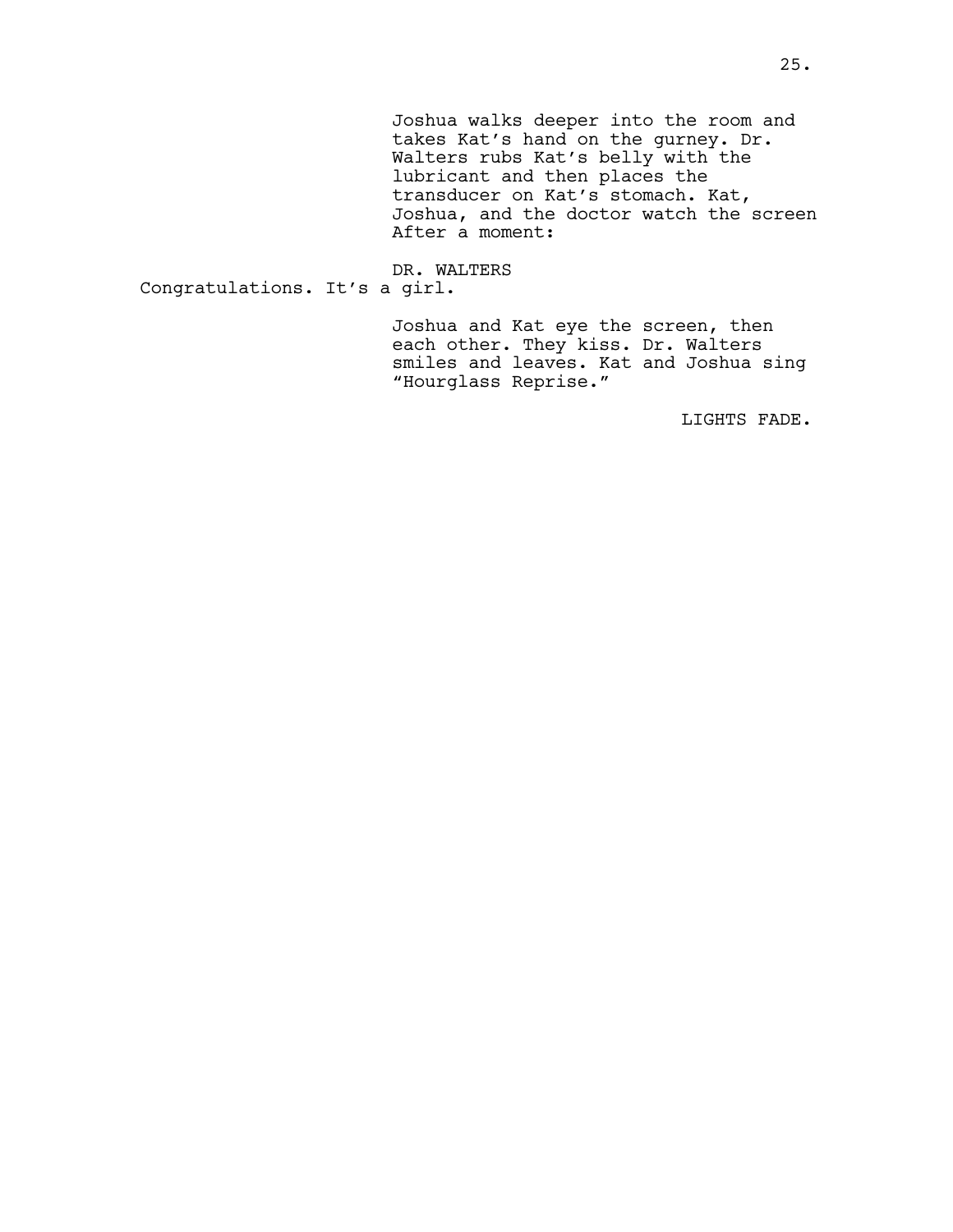Robert sits on a stoop, again drinking out of a paper bag, looking more worried than he has before. He addresses the audience.

### ROBERT

(to audience)

Well, here we are folks. I'm getting drunk again because ...well, that's what I do. But I'm not sure what else I *can* do. My friend is in the hospital, my neighborhood is falling apart. I wish there was something I could do. I wish I didn't drink so much. I wish...

> Robert starts to cry. He drinks again. Keeps crying with his head down. Before long, Joshua and Kat walk by, holding hands.

KAT

That was really sweet of Yesenia. I know she's hurting, but it was nice of her to put that aside.

JOSHUA

You should call her tonight, get that all squared away.

KAT

You're right. I know she's in pain. And I want to be there for her. She screwed up, but at least she's trying to make up for it now. And in a way, I'm glad she told you.

JOSHUA

Really?

KAT

Well, kind of. She forced me to face up to it. And now I have you back.

#### JOSHUA

Yes. Yes, you really do.

As they are about to kiss, they hear Robert wailing. They both look to the steps and see Robert, drunk with his head in his hands. Kat seems inclined to help. Joshua is initially reluctant. He eventually relents and allows Kat to approach the despairing man.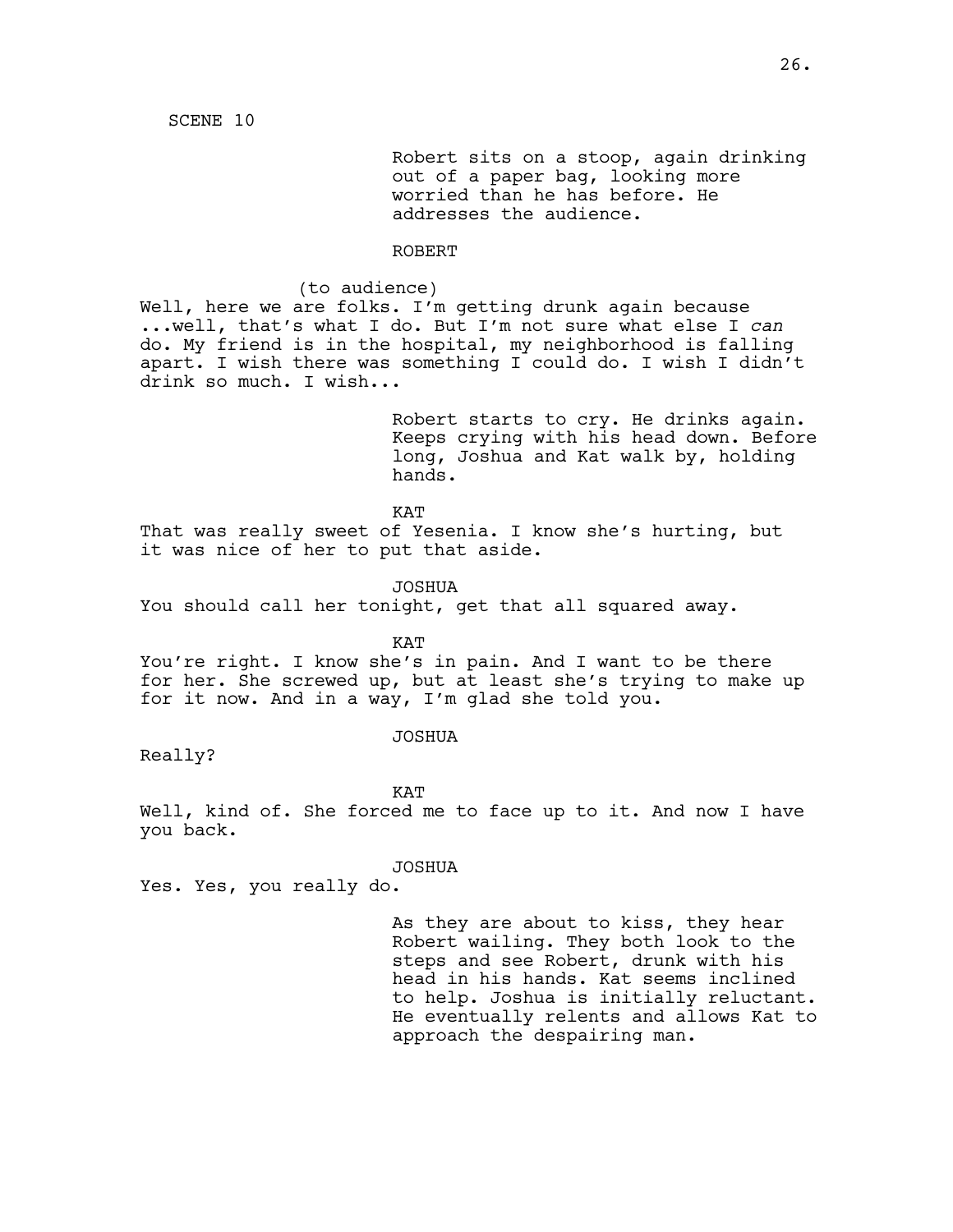KAT

(gently jostling Robert's shoulder) Excuse me, sir? Sir? Are you OK? Sir? Robert eventually raises his red-rimmed eyes. He looks at Kat, and doesn't seem to believe what he is seeing. ROBERT Kat? Kat? Is that you? Unnerved by the fact that he knows her name, Kat backs away. KAT How do you know my name? ROBERT What do you mean, Kat? I was in your house all the time when you were a kid. You don't remember me? Kat searches Robert's face. KAT I don't think so. I... Robert reaches out and grabs Kat's hand. ROBERT Please, Kat. Please. Kat is transfixed and can't move. Joshua tries to break the trance and pulls Robert's hand off his girlfriend. JOSHUA Yo, you really got to step back, bro. Like, you drunk. You really don't know what you're saying. ROBERT (rising, tottering) Look, I'm not trying to start nothing, but I gotta talk to the girl. (beat; looks at Kat) Katerina. It's Katerina, right? KAT Yes. Yes. How do you know?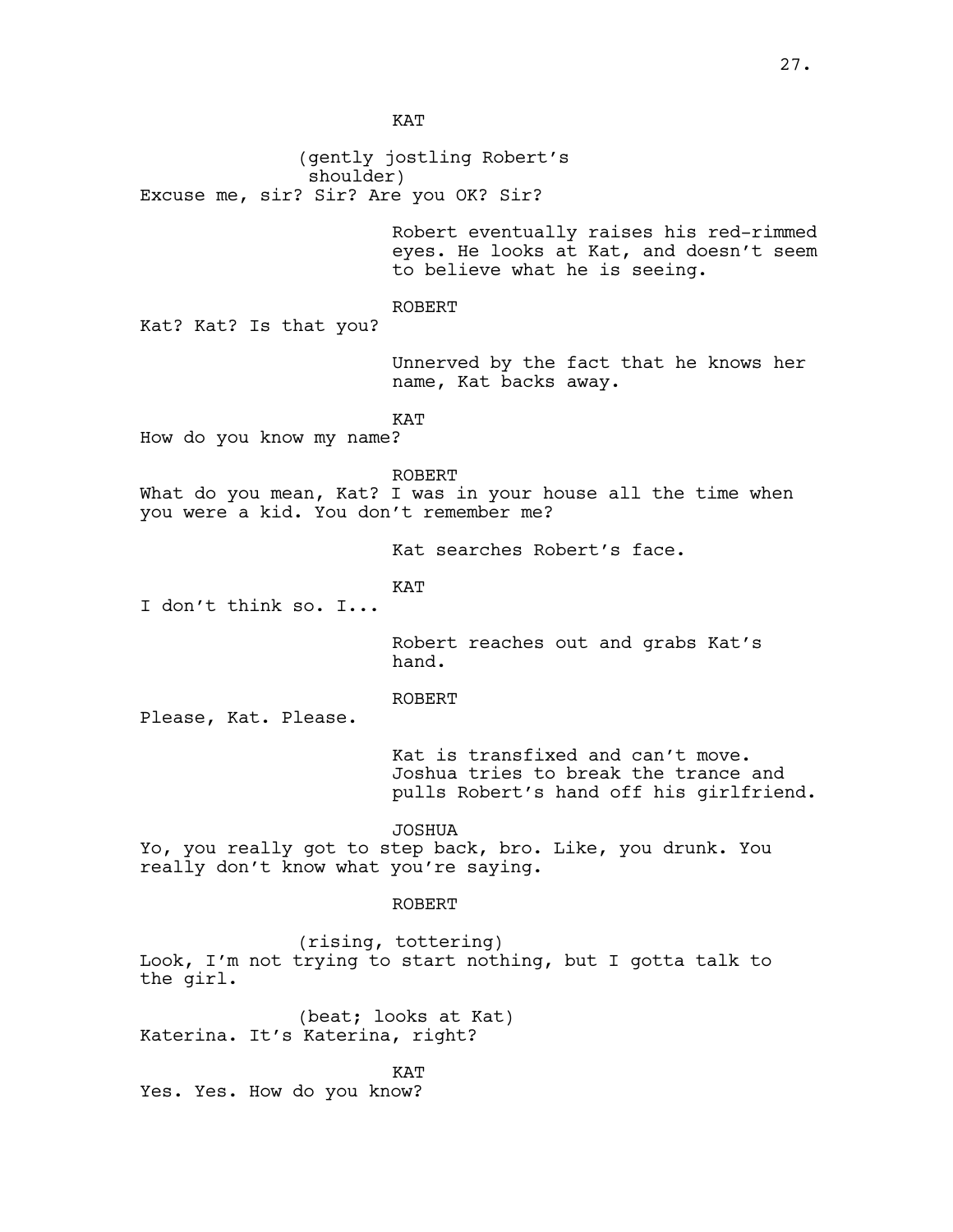ROBERT Your mom is Vicky, right? I know you haven't seen her in years but...

### JOSHUA

(angry; stepping in between Kat and Robert) That's enough! Leave her alone! She doesn't want to hear this stuff!

> Kat gently pushes Joshua away and approaches the teetering Robert. She takes Robert's hand.

KAT

You know my mom?

#### ROBERT

(trying to focus; serious)

Yes.

**KAT** 

You know Victoria Jones?

ROBERT

Well, I always called her Vicky, but yeah. Yup. Yeah. She's my friend.

### KAT

(desperately) Where is she?

> Robert looks like he is about to fall asleep.

## ROBERT

(eyes glazing over)

What?

## KAT

(shaking Robert; urgent but not angry)

WHERE IS SHE?

Kat's urgency makes Robert snap to.

ROBERT

She's in the hospital. St. Vincent. I called the ambulance. They took her there. She's sick. You gotta go and see her.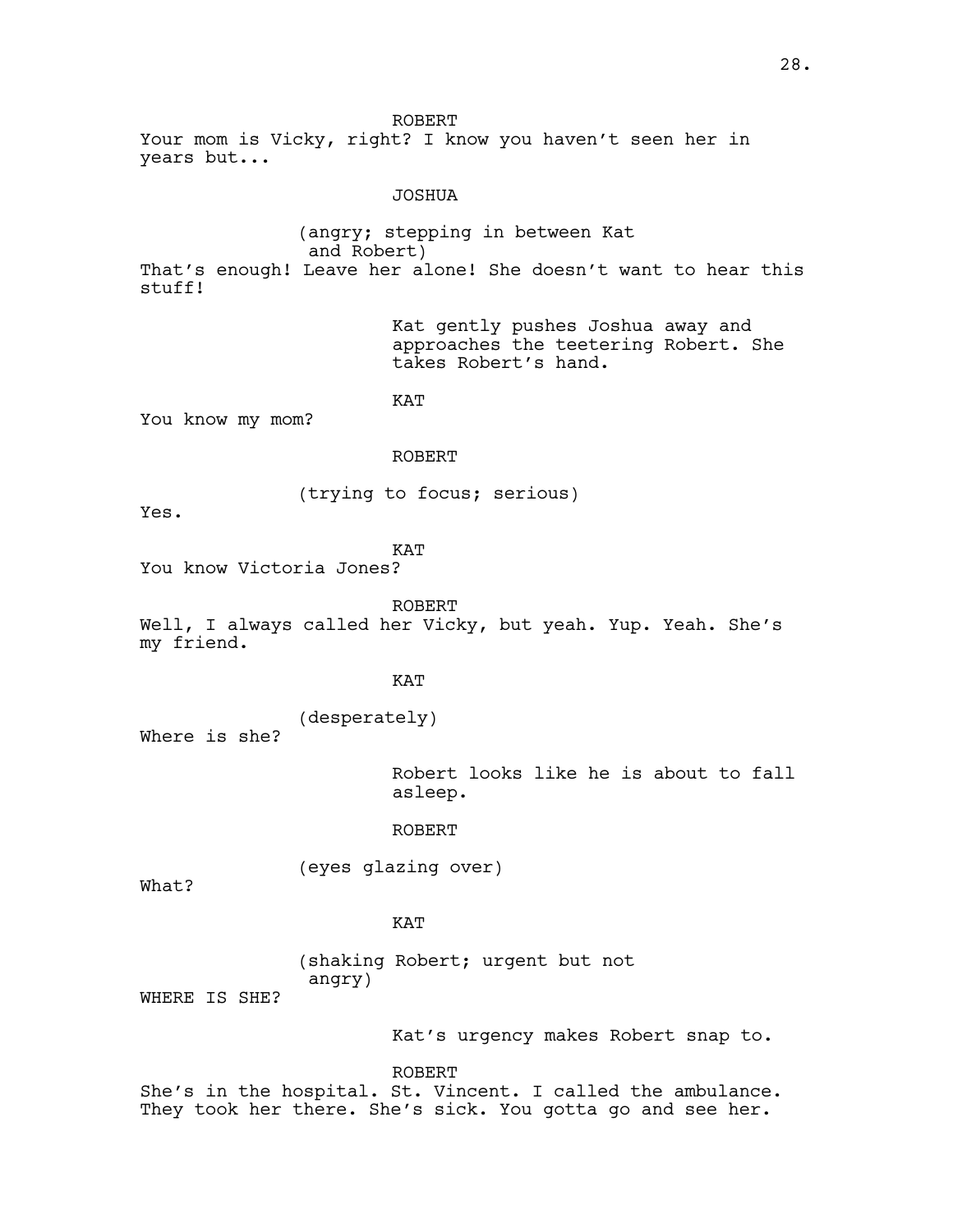**KAT** 

(confused)

What?

### ROBERT

(almost falling asleep) She needs you, Kat. I know she lost you, but it wasn't her fault. I swear. It wasn't her fault...

> Robert falls down on to the stoop. He drinks out of the bag again, and starts muttering to himself.

### ROBERT

(mumbling)

She needs you..

Robert finally falls over and, clearly wasted, continues muttering.

ROBERT

(softly) It wasn't her fault...

> Robert appears to fall asleep with the bag in his hand. Kat goes toward Robert, props him up. Joshua approaches and hugs his girlfriend from behind.

JOSHUA Don't pay attention to him, Kat. He's just a drunk. He doesn't know what he's talking about.

**KAT** He *is* a drunk. But that doesn't make him wrong.

JOSHUA

What do you mean?

### KAT

I think I remember him. And he knows my mom. My *real* mom. I never knew how to get in touch with her. I was happy with my new family, so I just kind of forgot about it. But now, I think I want to see her.

JOSHUA

For real?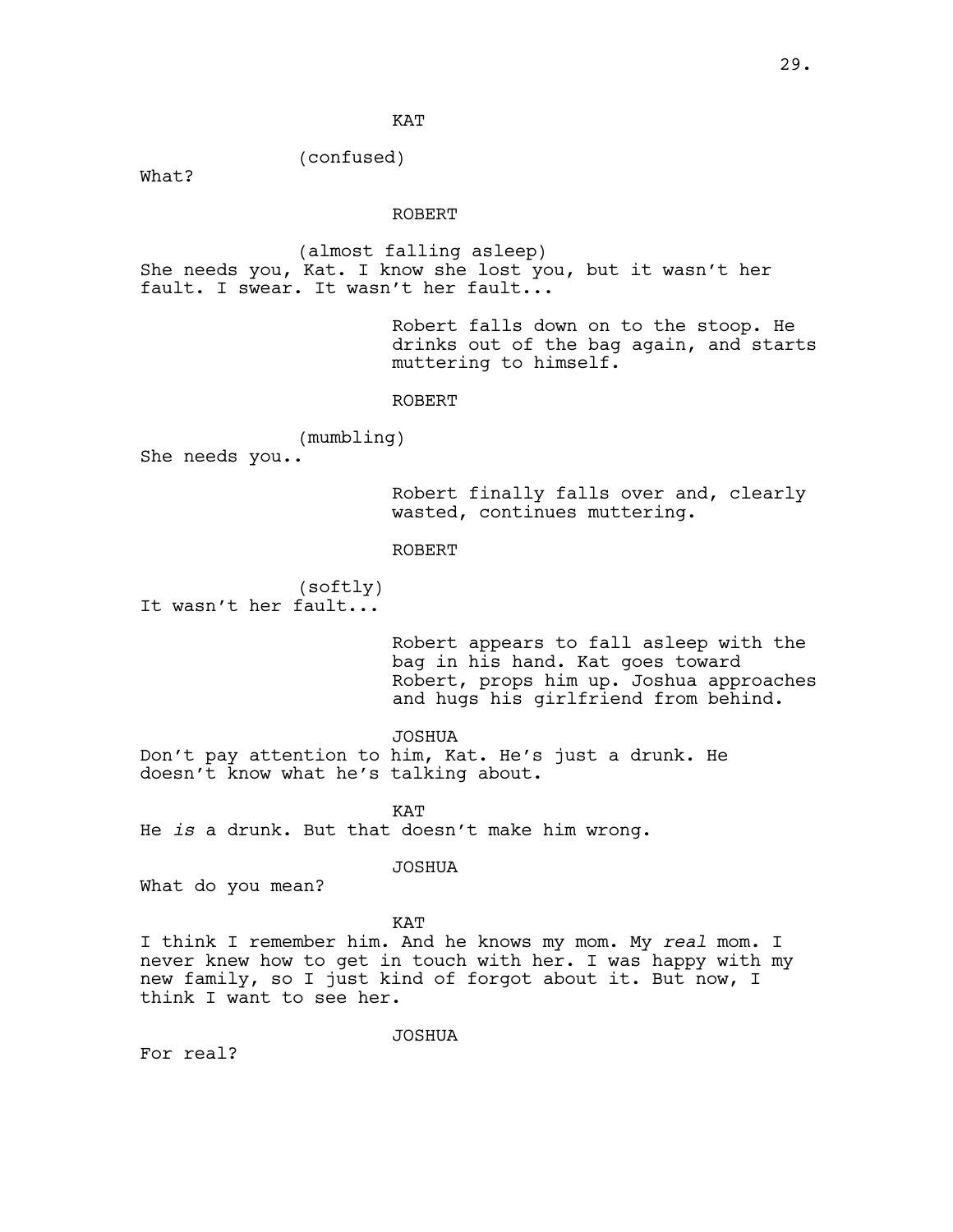KAT

(beat; thinking)

Yeah.

JOSHUA You sure you want to do this?

Kat stops again to consider. Then:

KAT

We gotta go to St. Vincent.

Kat takes off abruptly. Joshua takes off after her.

JOSHUA Really? You think she's really there?

KAT

Yes. I do.

Kat walks offstage in a hurry. Joshua, a bit flummoxed, follows.

LIGHTS OUT.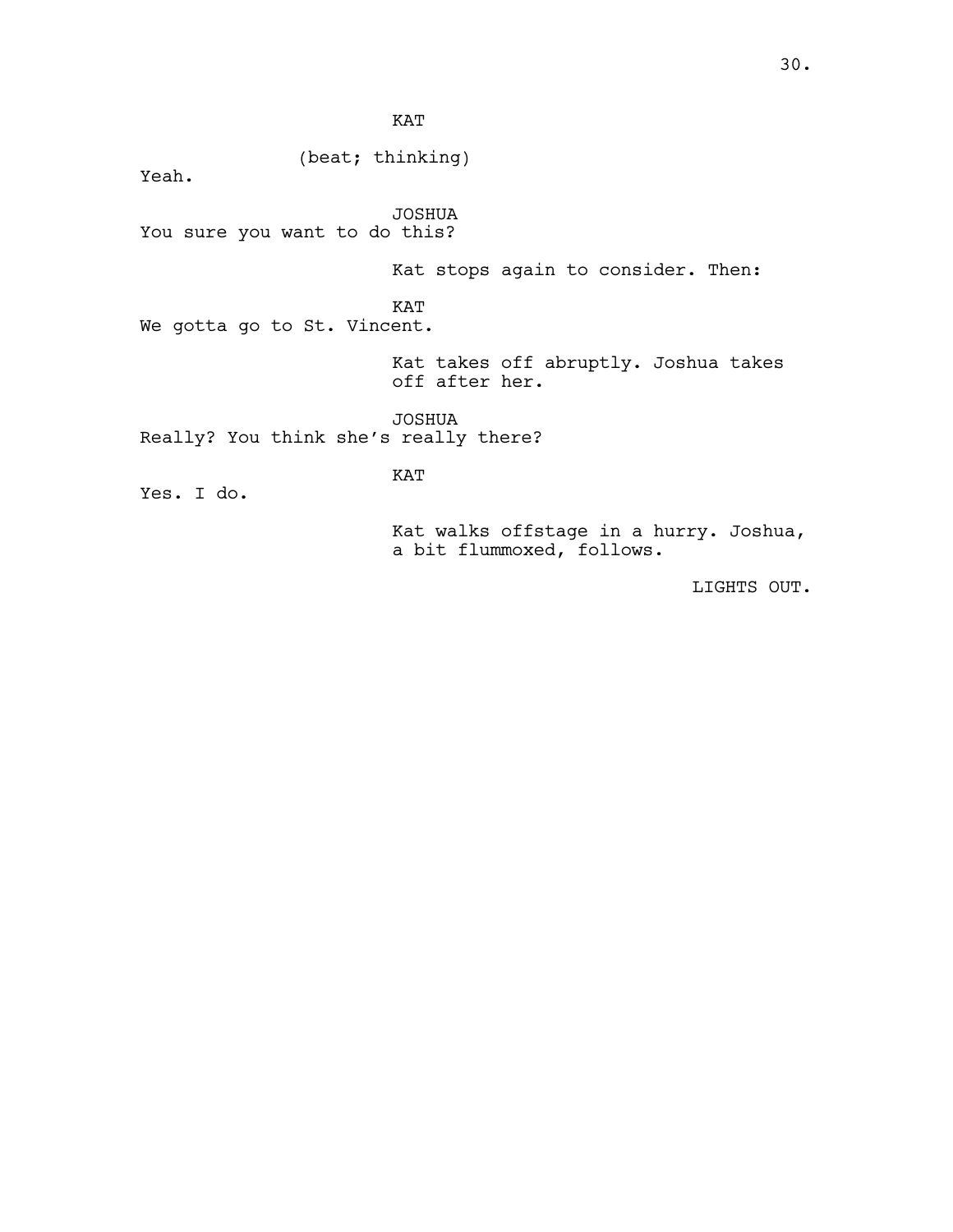SCENE 11

Victoria lies in bed, not exactly comatose, but clearly not feeling well. She sings "Victoria's Song" about her illness and the long-ago loss of her daughter. As the song finishes, Victoria collapses in bed and appears to fall asleep. After a moment, Kat, Joshua, and a NURSE appear on the opposite side of the stage.

NURSE

She may have just recently fallen asleep. I saw her a little while ago and she was...

> Victoria, hearing the voices, rises out of her slumber.

VICTORIA No, no. It's OK, Nurse. Let them in. I'm OK. I'm OK. I could use the company.

#### NURSE

(somewhat skeptical)

Okay.

Victoria motions Kat and Joshua into the room, then props herself up on the bed to look more "presentable." The Nurse leaves and Joshua and Kat approach Victoria cautiously. They stop at the edge of the bed. Nobody speaks for a moment. Then:

#### VICTORIA

(a bit out of it) So. Who are you? Do I know you? You from the insurance company or something? Cause I don't have any money right now.

> Victoria looks at her frozen visitors. Examines their faces. She seems to come out of her stupor.

## VICTORIA

(gaining her bearings) Hey. Who are you guys?

> Kat looks at Joshua, then cautiously approaches the bed. She takes her Victoria's hand.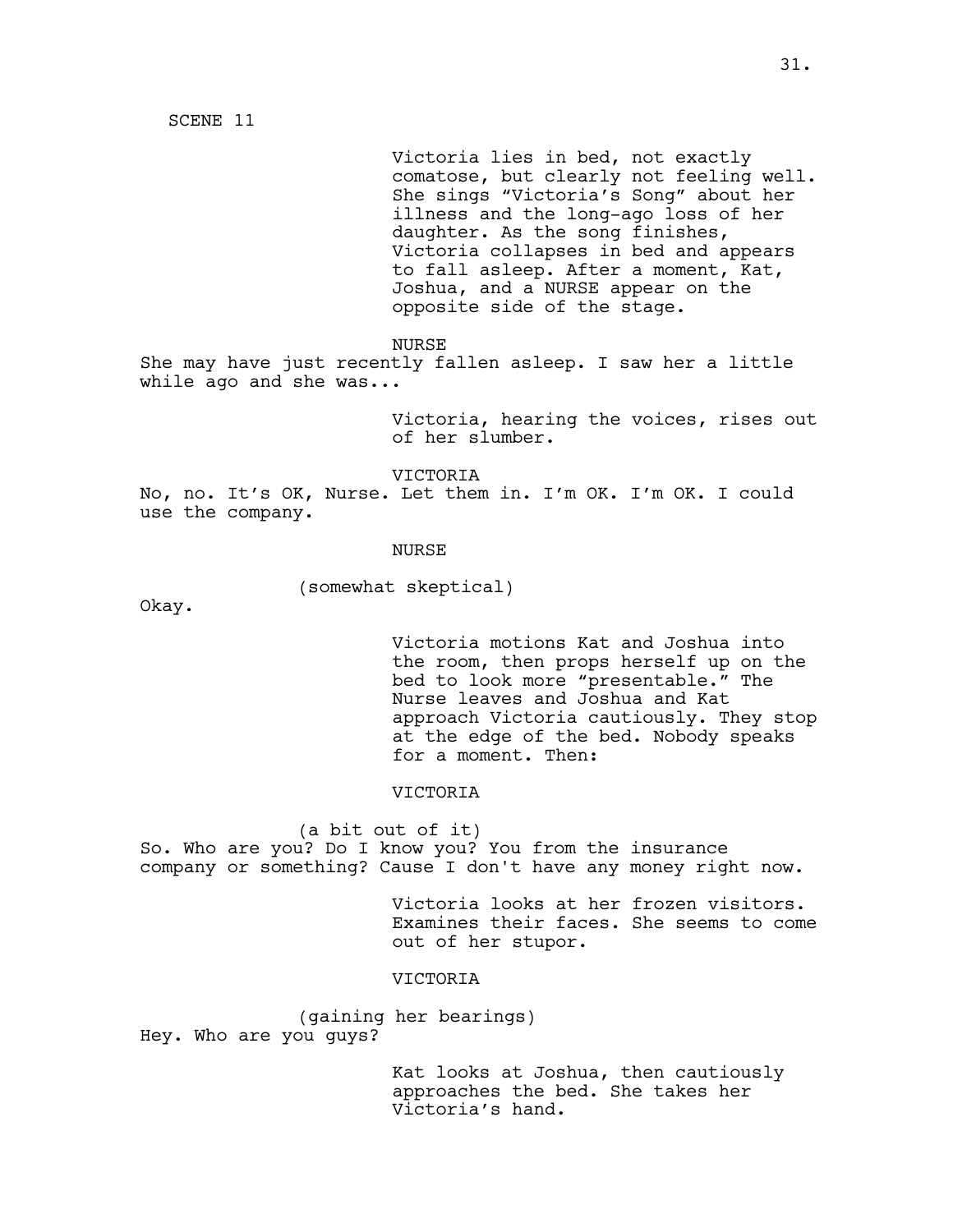KAT

(tentatively) I'm....I'm your...daughter.

> Victoria seems perplexed at first, before understanding what Kat is saying.

### VICTORIA

(incredulous but hopeful)

Kat?

KAT

(beat)

Yes.

## VICTORIA

(reaching her hand out to Kat's face) Kat? Is that really you?

KAT

(leaning in to Victoria's hand, near tears) Yes. It's me. It's me.

### VICTORIA

(a beat as she realizes what's happening) Oh my god. I've dreamed of this moment for years.

### KAT

Me too.

They both cry and embrace. After a moment, Kat pulls away.

KAT

Listen...I need to tell you...

## VICTORIA

(grasping Kat's hand) You can tell me anything.

> And yet Kat turns away, unable to contain her tears. Victoria still holds Kat's hand.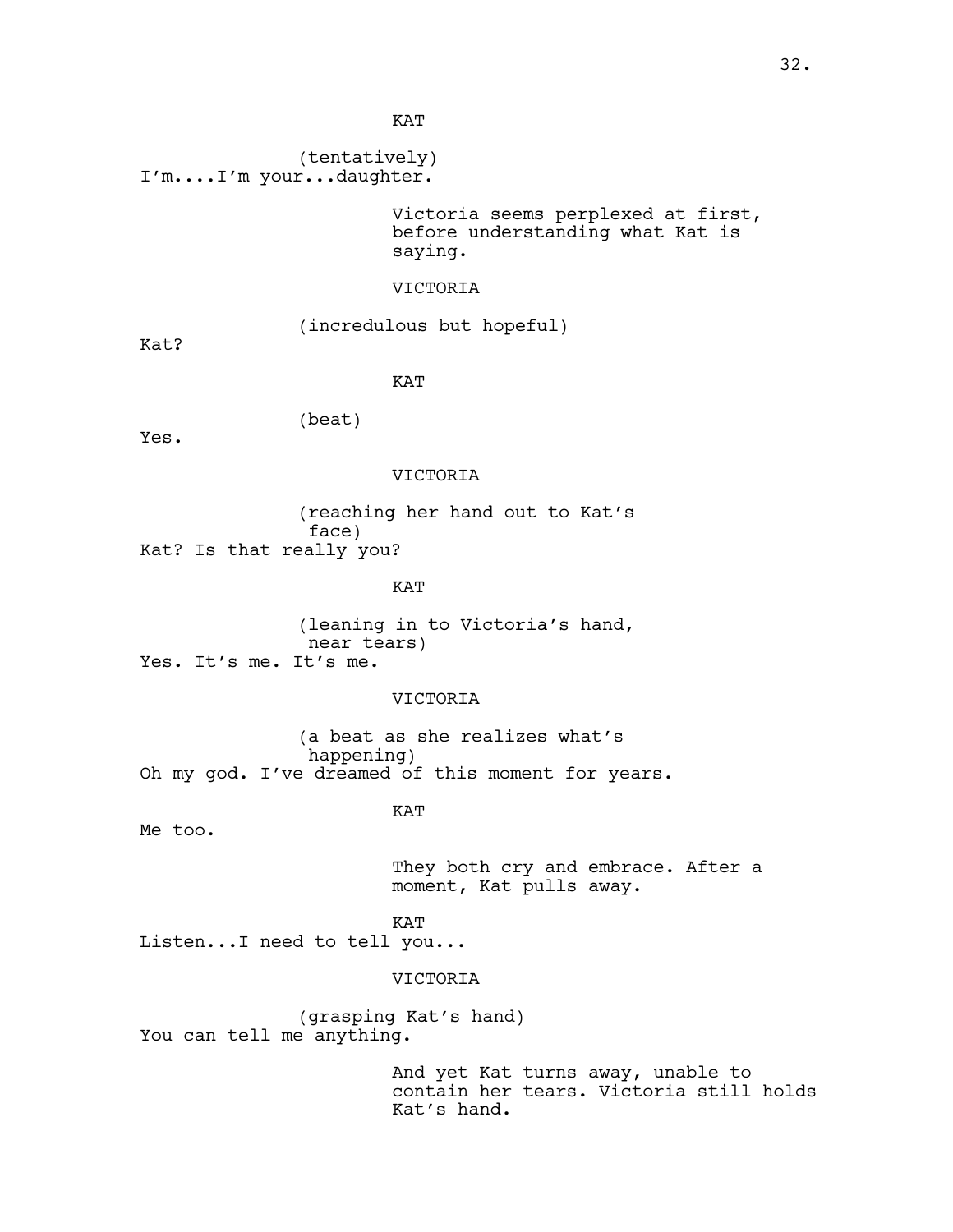#### (softly)

Listen. Honey. I know this isn't easy. I've thought about you for years. You've never been out of my mind. You don't have to love me or even like me. I did some things wrong. But now that you're here with me, and we have a chance, I hope you can confide in me. I don't know what's going to happen to me but...

Kat suddenly turns around.

KAT

(blurting out)

I'm pregnant!

Kat falls into Victoria and cries more. Victoria eyes a sheepish Joshua, calls him over to the bed. Joshua comes over and puts his hand tenderly on Kat.

### **KAT**

(rising and trying to regain control of herself) I want you to meet someone. This is my boyfriend, Joshua Perez.

Joshua holds out his hand.

JOSHUA

It's nice to meet you Ms... Ms...

VICTORIA Jones. Ms. Jones But you can call me Vicky.

JOSHUA Ok. Vicky. It's nice to meet you Vicky.

They shake hands limply.

VICTORIA

Are you the father?

Joshua looks to Kat, isn't sure what to say. Kat decides it is time to get to the heart of the matter.

KAT

(carefully) Yes. Yes he is. We're going to do this together. We're... We're...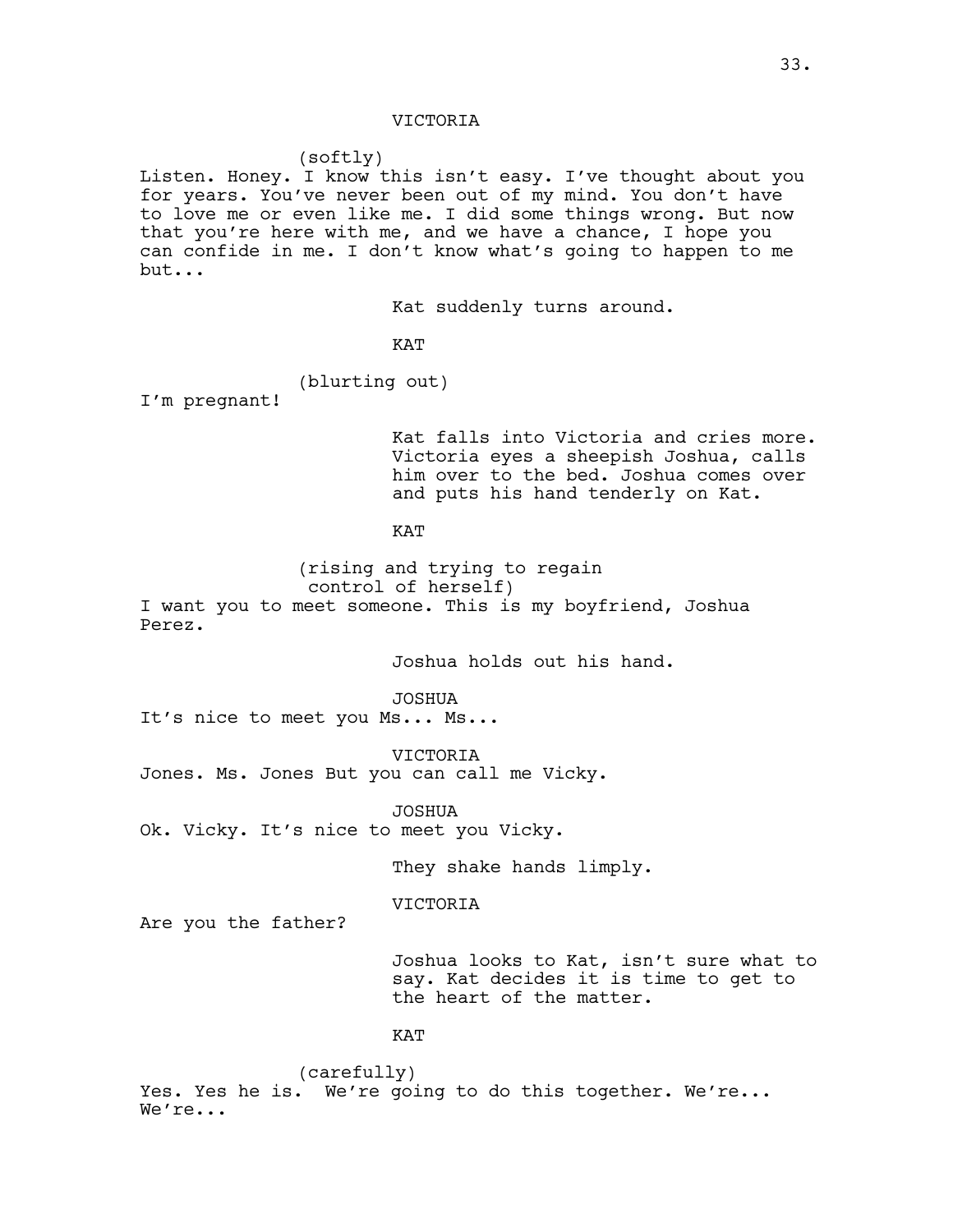(caressing her daughter's face) That's fine honey, that's fine. You certainly don't have to justify yourself to me.

> A beat. Kat looks to Joshua and decides to go all-in.

KAT

So, we came here because we wanted you to know. We wanted you to hear it from us. We heard about your condition. We heard it from...

### VICTORIA

(gently interrupting) Robert. I know. He's a good man. He's a drinker, but he's always looked out for me.

**KAT** 

(amazed) How did you know?

#### VICTORIA

Call it motherly intuition.

Victoria, with an obviously arduous effort, rises in the bed. She looks her daughter square in the face. She grabs Kat's hand again.

### VICTORIA

Is this what you want?

#### KAT

What? What do you mean?

VICTORIA

Stop fooling around, child. You know what I mean. Tell me the truth. Is this what you want?

> A bleary-faced Kat considers the question.

### **KAT**

(honestly)

I don't know.

(beat) Did you want me?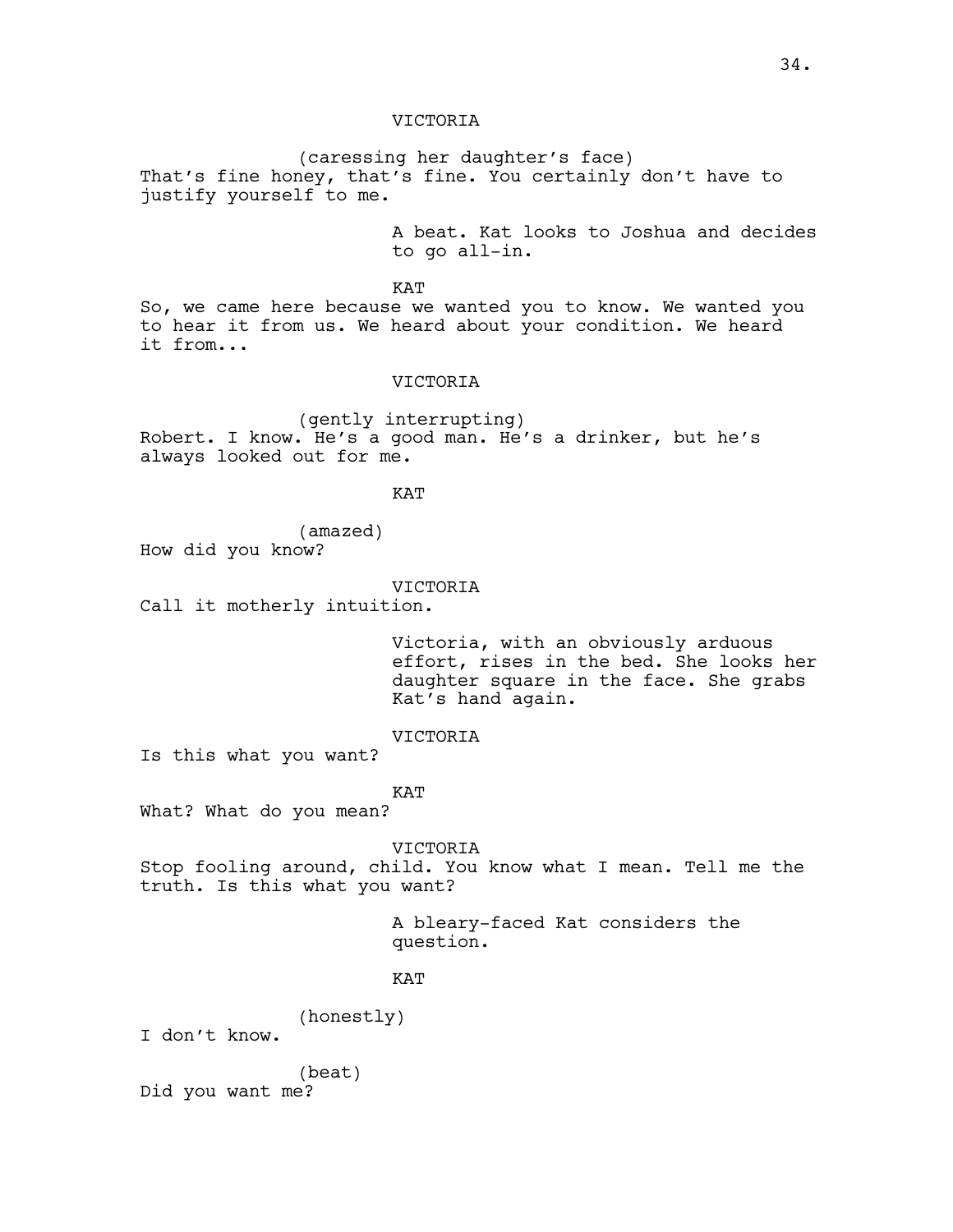No.

(beat)

But when I did have you, it was the greatest thing that ever happened to me.

(beat; now near tears) Listen, there's something I need you to know. If I'm dying, which I might be, I have to say something. I have to get it off my chest. Back then? It wasn't me. Your father wasn't a good man. But I was still wrong. I should have kept him away from you. I was a coward. I should've done better. I should've done much better. But I was young. And I was a ...

> (beginning to cry; almost hysterical)

I was a...

**KAT** 

(bawling and leaning into Victoria) I understand! I understand! I always knew!

### VICTORIA

(crying) Thank you. Thank you. I hope you've had a good life.

KAT

I have! I have! My foster families have been good to me. But it's not the same.

#### VICTORIA

I understand. And I'm sorry.

**KAT** 

I don't want you to be sorry. I just...

VICTORIA

I know. I know. But if I *am* dying I need you to know...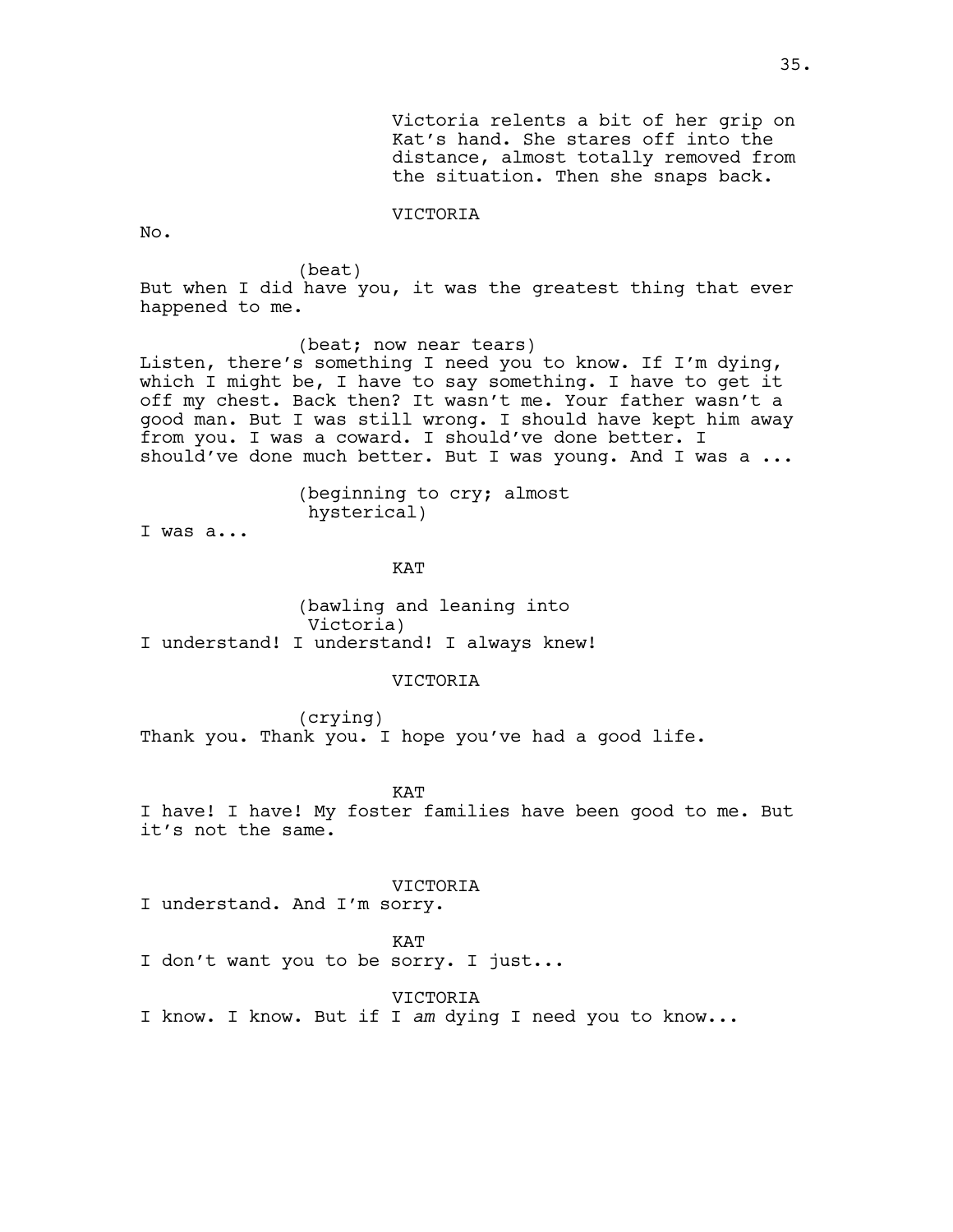DR. SEYMOUR

(interrupting; with forced levity)

Nobody's dying!

We see DR. SEYMOUR in the doorway on the opposite side of the stage. He walks into the room and approaches Victoria's bedside. He immediately addresses himself to Kat and Joshua, extending his hand.

DR. SEYMOUR

(shaking Kat and Joshua's hands) Hi. I'm Dr. Seymour. How do you do? How do you do?

> They barely respond, too eager for what he has to say.

## **VICTORIA**

(anxious) Well. Don't keep me in suspense, Doc. What's the news?

### DR. SEYMOUR

(very chipper) It's good! Your test results came back. It's better than we expected.

### VICTORIA

(cautiously thrilled)

Really?

### DR. SEYMOUR

Yep. The cancer hasn't spread. You have a great prognosis, Mrs. Jones. You're expected to make a full recovery!

KAT

Oh my god! Mom! What great news!

Victoria momentarily seems like she can't move, even after this great news. Everyone in the room becomes worried. What's wrong with Victoria?

#### KAT

What happened? What happened? Are you OK? Mom! Mom!